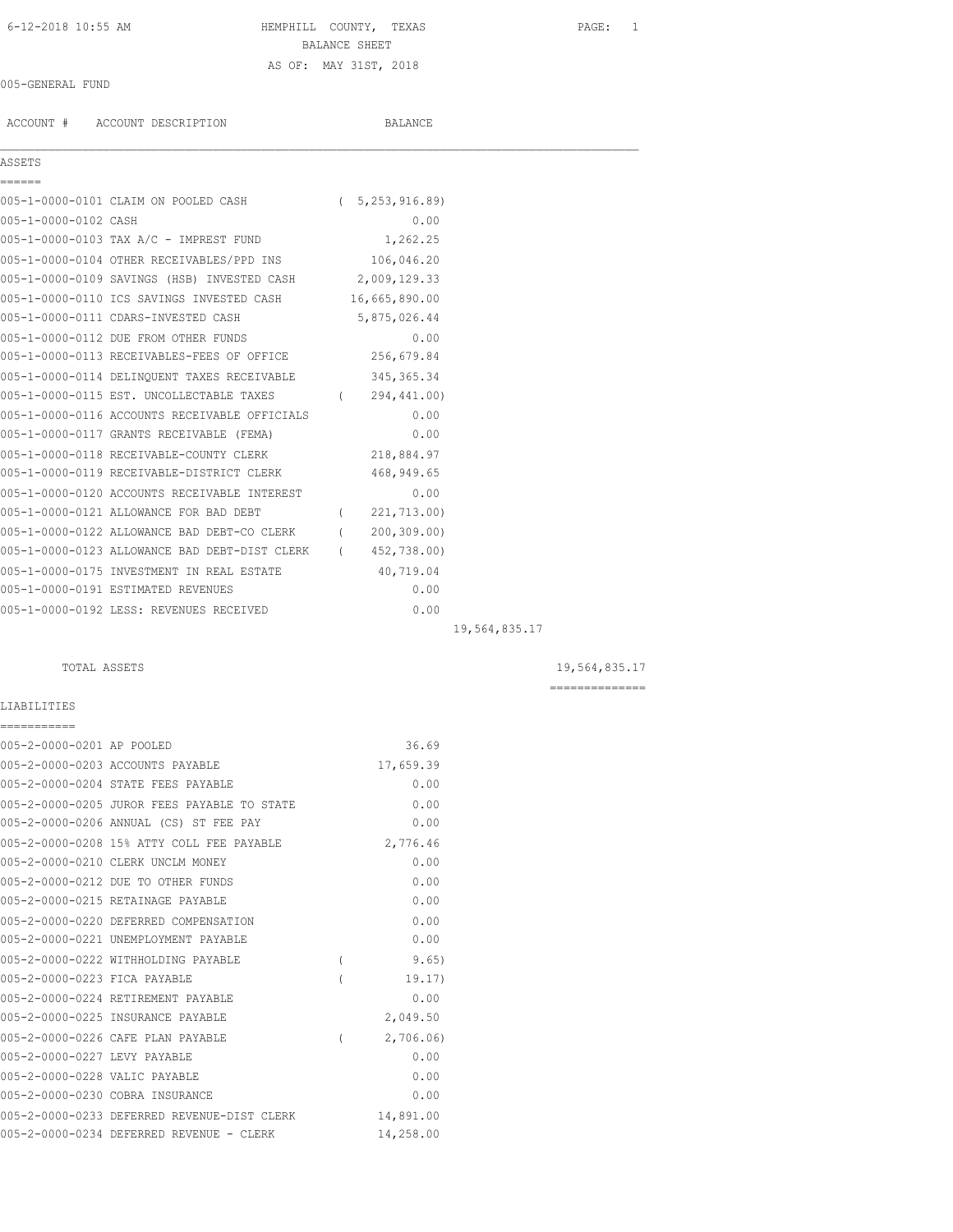# 6-12-2018 10:55 AM HEMPHILL COUNTY, TEXAS PAGE: 2 BALANCE SHEET AS OF: MAY 31ST, 2018

## 005-GENERAL FUND

ACCOUNT # ACCOUNT DESCRIPTION BALANCE

|                                | 005-2-0000-0236 DEFERRED REVENUE - JP          | 24,401.00 |  |
|--------------------------------|------------------------------------------------|-----------|--|
|                                | 005-2-0000-0238 DEFERRED TAX REVENUE           | 39,474.00 |  |
|                                | 005-2-0000-0261 SALES TAX REPORT               | 0.00      |  |
| 005-2-0000-0281 APPROPRIATIONS |                                                | 0.00      |  |
|                                | 005-2-0000-0282 LESS: EXPENDITURES             | 0.00      |  |
|                                | 005-2-0000-0283 LESS: ENCUMBRANCES             | 0.00      |  |
|                                | 005-2-0000-0290 PRIOR YR A/PAYABLE             | 0.00      |  |
|                                | 005-2-0000-0301 1-CCC COURT COSTS COLLECTED    | 3,363.40  |  |
|                                | 005-2-0000-0306 6-BAIL BOND FEE                | 310.50    |  |
|                                | 005-2-0000-0307 7-DNA CONVICTIONS              | 0.00      |  |
|                                | 005-2-0000-0308 8-DNA CS COMM. SUPERVISION     | 0.00      |  |
|                                | 005-2-0000-0309 9-DNA JV TESTING FEE JV        | 0.00      |  |
|                                | 005-2-0000-0310 10-EMS TRAMA FUND              | 276.72    |  |
|                                | 005-2-0000-0311 11-JPD-JUV PRO DIVERSION FEE   | 0.00      |  |
|                                | 005-2-0000-0312 12-JRF-JURY REIMBURSEMENT FEE  | 238.64    |  |
|                                | 005-2-0000-0313 13-IDF INDIGENT DEFENSE FEE    | 155.33    |  |
|                                | 005-2-0000-0314 14-MVF MOVING VIOLATION FEE    | 68.86     |  |
|                                | 005-2-0000-0315 15-STF STATE TRAFFIC FINE      | 700.05    |  |
|                                | 005-2-0000-0316 16-POF PEACE OFFICER FEES      | 42.20     |  |
|                                | 005-2-0000-0317 17-FTA FAILURE TO APPEAR       | 106.97    |  |
|                                | 005-2-0000-0318 18-JUD FUND CONSTITUTIONAL     | 165.03    |  |
|                                | 005-2-0000-0320 MCW-MOTOR CARRIER WT           | 636.40    |  |
|                                | 005-2-0000-0321 TP-TIME PAYMENT FEE            | 162.01    |  |
|                                | 005-2-0000-0322 DRF-DRIVING RECORDS FEE        | 0.00      |  |
|                                | 005-2-0000-0323 JS-JUDICIAL SUPPORT FEE        | 395.77    |  |
|                                | 005-2-0000-0324 TPDF-TRUANCY PREV DIV FUND     | 107.55    |  |
|                                | 005-2-0000-0325 SPECIALTY COURT                | 364.64    |  |
|                                | 005-2-0000-0326 7TH COURT OF APPEALS           | 20.35     |  |
| 005-2-0000-0327 OMNIBASE       |                                                | 24.00     |  |
|                                | 005-2-0000-0328 PARKS&WILDLIFE                 | 0.00      |  |
|                                | 005-2-0000-0329 CHILD SAFETY SEAT              | 223.37    |  |
| 005-2-0000-0330 CTSD           |                                                | 25.00     |  |
| 005-2-0000-0331 TRAILEE/CASA   |                                                | 30.00     |  |
|                                | 005-2-0000-0400 BIRTH-REMOTE ACCESS            | 0.00      |  |
|                                | 005-2-0000-0410 1-BIRTH CERTIFICATE FEE        | 30.60     |  |
|                                | 005-2-0000-0420 2-MLF MARRIAGE LICENSE FEE     | 60.00     |  |
|                                | 005-2-0000-0430 3-DIM DEC OF INFORMAL MARRIAGE | 0.00      |  |
|                                | 005-2-0000-0440 4-NDF NONDISCLOSURE FEES       | 28.00     |  |
|                                | 005-2-0000-0450 5-TCV-JUROR DONATIONS          | 0.00      |  |
|                                | 005-2-0000-0460 6-JUSTICE CTS-INDIGENT LEGAL   | 11.40     |  |
|                                | 005-2-0000-0470 7A-STATUTORY PROBATE           | 0.00      |  |
|                                | 005-2-0000-0471 7B-JUDICIAL FUND FILING FEE    | 0.00      |  |
|                                | 005-2-0000-0480 8A-STATUTORY CO COURT          | 0.00      |  |
|                                | 005-2-0000-0481 8B-JUDICIAL FUND               | 0.00      |  |
|                                | 005-2-0000-0490 9A-CONSTITUTIONAL CO COURT     | 9.50      |  |
|                                | 005-2-0000-0491 9B-JUDICIAL FUND FILING FEE    | 40.00     |  |
| 005-2-0000-0492 10A-DIVORCE    |                                                | 44.75     |  |
|                                | 005-2-0000-0493 10B-OTHER THAN DIVORCE         | 198.00    |  |
|                                | 005-2-0000-0494 10C-INDIGENT LEGAL SERVICES    | 57.00     |  |
|                                | 005-2-0000-0495 11-JUDICIAL SUPPORT FEE        | 252.00    |  |
|                                | 005-2-0000-0496 SFP-ELECTRONIC FILING SYSTEM   | 276.89    |  |
|                                |                                                |           |  |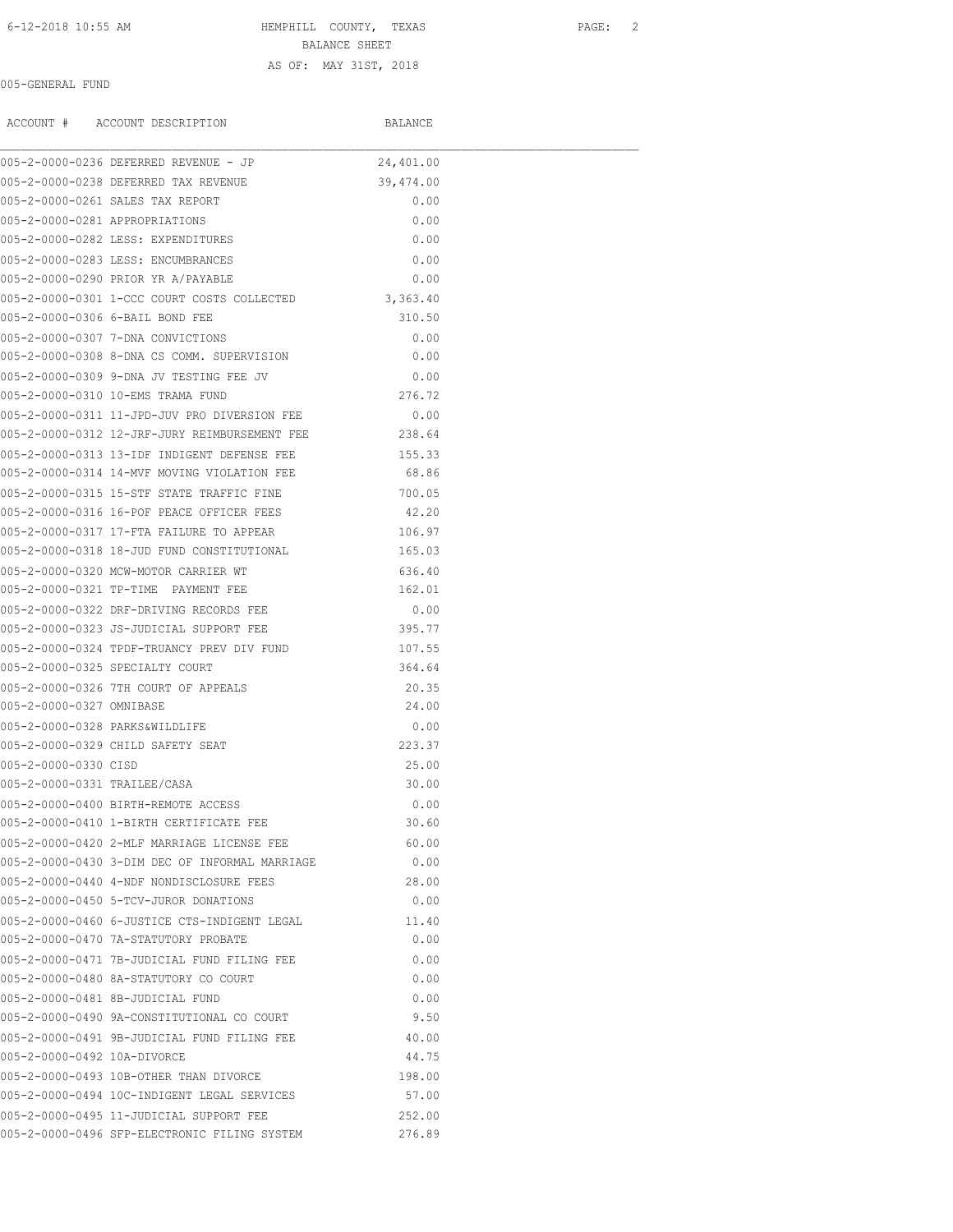6-12-2018 10:55 AM HEMPHILL COUNTY, TEXAS PAGE: 3

BALANCE SHEET AS OF: MAY 31ST, 2018

005-GENERAL FUND

| ACCOUNT # ACCOUNT DESCRIPTION                     | BALANCE       |               |               |
|---------------------------------------------------|---------------|---------------|---------------|
| 005-2-0000-0497 TEXAS HOME VISITING PROGRAM       | 10.00         |               |               |
| 005-2-0000-0498 JUDICIAL AND COURT PERSONEL TR    | 70.00         |               |               |
| 005-2-1510-0221 UNEMPLOYMENT PAYABLE              | 0.00          |               |               |
| 005-2-1520-0221 UNEMPLOYMENT PAYABLE              | 0.00          |               |               |
| 005-2-1530-0221 UNEMPLOYMENT PAYABLE              | 0.00          |               |               |
| 005-2-1540-0221 UNEMPLOYMENT PAYABLE              | 0.00          |               |               |
| 005-2-2410-0221 UNEMPLOYMENT PAYABLE              | 0.00          |               |               |
| 005-2-2500-0221 UNEMPLOYMENT PAYABLE              | 0.00          |               |               |
| 005-2-2550-0221 UNEMPLOYMENT PAYABLE              | 0.00          |               |               |
| 005-2-2560-0221 UNEMPLOYMENT PAYABLE              | 0.00          |               |               |
| 005-2-3500-0221 UNEMPLOYMENT PAYABLE              | 0.00          |               |               |
| 005-2-3600-0221 UNEMPLOYMENT PAYABLE              | 0.00          |               |               |
| 005-2-7001-0221 UNEMPLOYMENT PAYABLE              | 0.00          |               |               |
| TOTAL LIABILITIES                                 |               | 121,316.09    |               |
| EOUITY                                            |               |               |               |
| ======                                            |               |               |               |
| 005-3-0000-0301 CURRENT FUND BALANCE              | 17,618,456.00 |               |               |
| 005-3-0000-0302 BUDGETED FUND BALANCE             | 0.00          |               |               |
| TOTAL BEGINNING EQUITY                            | 17,618,456.00 |               |               |
| TOTAL REVENUE                                     | 5,711,298.54  |               |               |
| TOTAL EXPENSES                                    | 3,886,235.46  |               |               |
| TOTAL REVENUE OVER/(UNDER) EXPENSES               | 1,825,063.08  |               |               |
| TOTAL EQUITY & REV. OVER/(UNDER) EXP.             |               | 19,443,519.08 |               |
| TOTAL LIABILITIES, EQUITY & REV.OVER/(UNDER) EXP. |               |               | 19,564,835.17 |
|                                                   |               |               |               |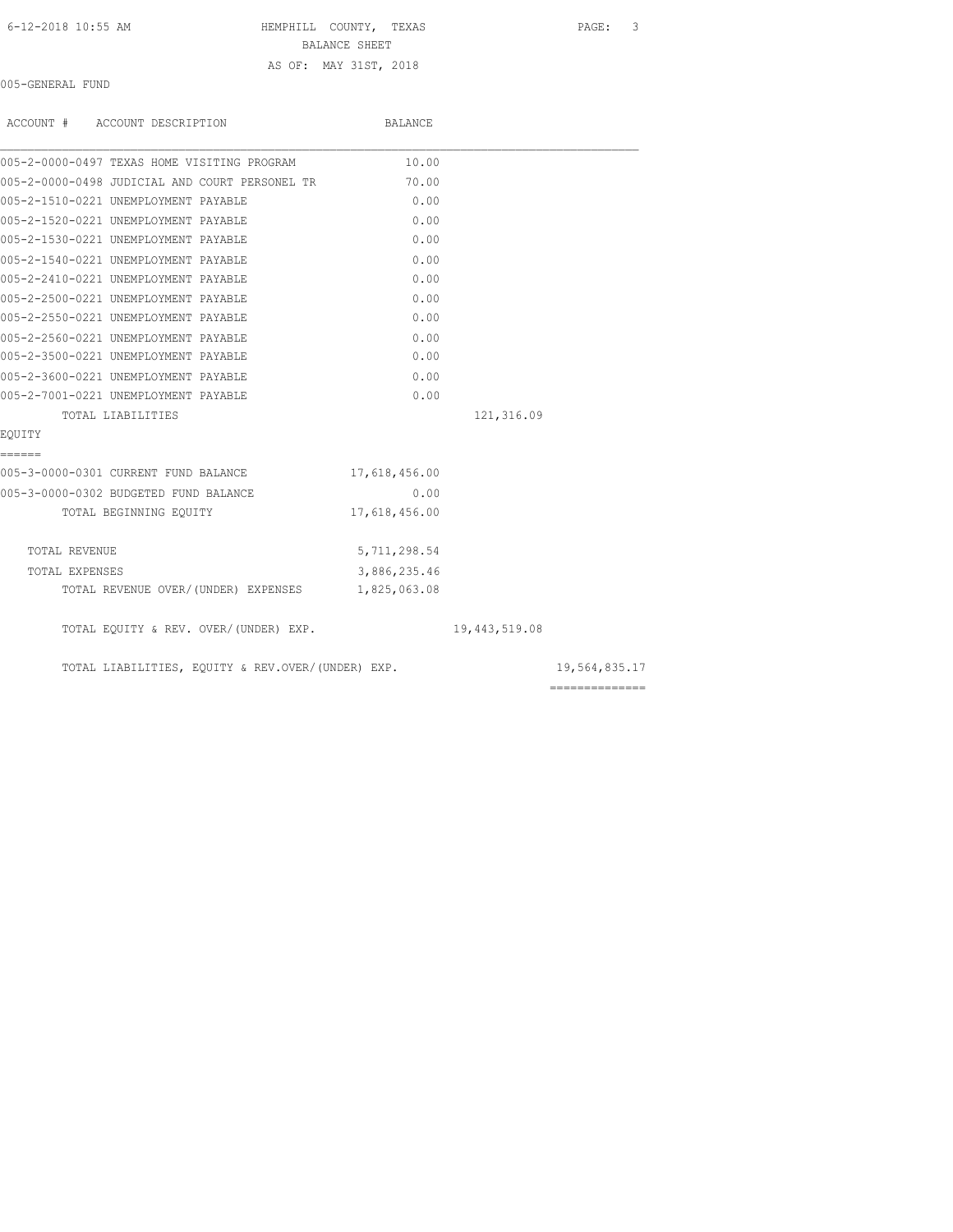| 6-12-2018 10:55 AM                                | HEMPHILL COUNTY, TEXAS<br>BALANCE SHEET |          | PAGE: 1         |
|---------------------------------------------------|-----------------------------------------|----------|-----------------|
|                                                   | AS OF: MAY 31ST, 2018                   |          |                 |
| 008-LAW LIBRARY                                   |                                         |          |                 |
| ACCOUNT # ACCOUNT DESCRIPTION                     | BALANCE                                 |          |                 |
| ASSETS                                            |                                         |          |                 |
| ======<br>008-1-0000-0101 CLAIM ON POOLED CASH    | 9,014.26                                |          |                 |
| 008-1-0000-0102 CASH - LAW LIBRARY                | 0.00                                    |          |                 |
| 008-1-0000-0191 ESTIMATED REVENUES                | 0.00                                    |          |                 |
| 008-1-0000-0192 LESS: REVENUES RECEIVED           | 0.00                                    |          |                 |
|                                                   |                                         | 9,014.26 |                 |
|                                                   |                                         |          |                 |
| TOTAL ASSETS                                      |                                         |          | 9,014.26        |
| LIABILITIES                                       |                                         |          | --------------- |
| -----------                                       |                                         |          |                 |
| 008-2-0000-0201 AP POOLED                         | 0.00                                    |          |                 |
| 008-2-0000-0203 ACOUNTS PAYABLE                   | 0.00                                    |          |                 |
| 008-2-0000-0222 PAYROLL W/H PAYABLE               | 0.00                                    |          |                 |
| 008-2-0000-0223 PAYROLL FICA PAYABLE              | 0.00                                    |          |                 |
| 008-2-0000-0224 PAYROLL RETIREMENT PAYABLE        | 0.00                                    |          |                 |
| 008-2-0000-0225 PAYROLL INSURANCE PAYABLE         | 0.00                                    |          |                 |
| 008-2-0000-0281 APPROPRIATIONS                    | 0.00                                    |          |                 |
| 008-2-0000-0282 LESS: EXPENDITURES                | 0.00                                    |          |                 |
| 008-2-0000-0283 LESS: ENCUMBRANCES                | 0.00                                    |          |                 |
| 008-2-0000-0290 PRIOR YEAR PAYABLES               | 0.00                                    |          |                 |
| TOTAL LIABILITIES                                 |                                         | 0.00     |                 |
| EQUITY<br>======                                  |                                         |          |                 |
| 008-3-0000-0301 CURRENT FUND BALANCE              | 7,509.26                                |          |                 |
| 008-3-0000-0302 BUDGETED FUND BALANCE             | 0.00                                    |          |                 |
| TOTAL BEGINNING EOUITY                            | 7,509.26                                |          |                 |
| TOTAL REVENUE                                     | 1,505.00                                |          |                 |
| TOTAL EXPENSES                                    | 0.00                                    |          |                 |
| TOTAL REVENUE OVER/(UNDER) EXPENSES               | 1,505.00                                |          |                 |
| TOTAL EQUITY & REV. OVER/(UNDER) EXP.             |                                         | 9,014.26 |                 |
| TOTAL LIABILITIES, EQUITY & REV.OVER/(UNDER) EXP. |                                         |          | 9,014.26        |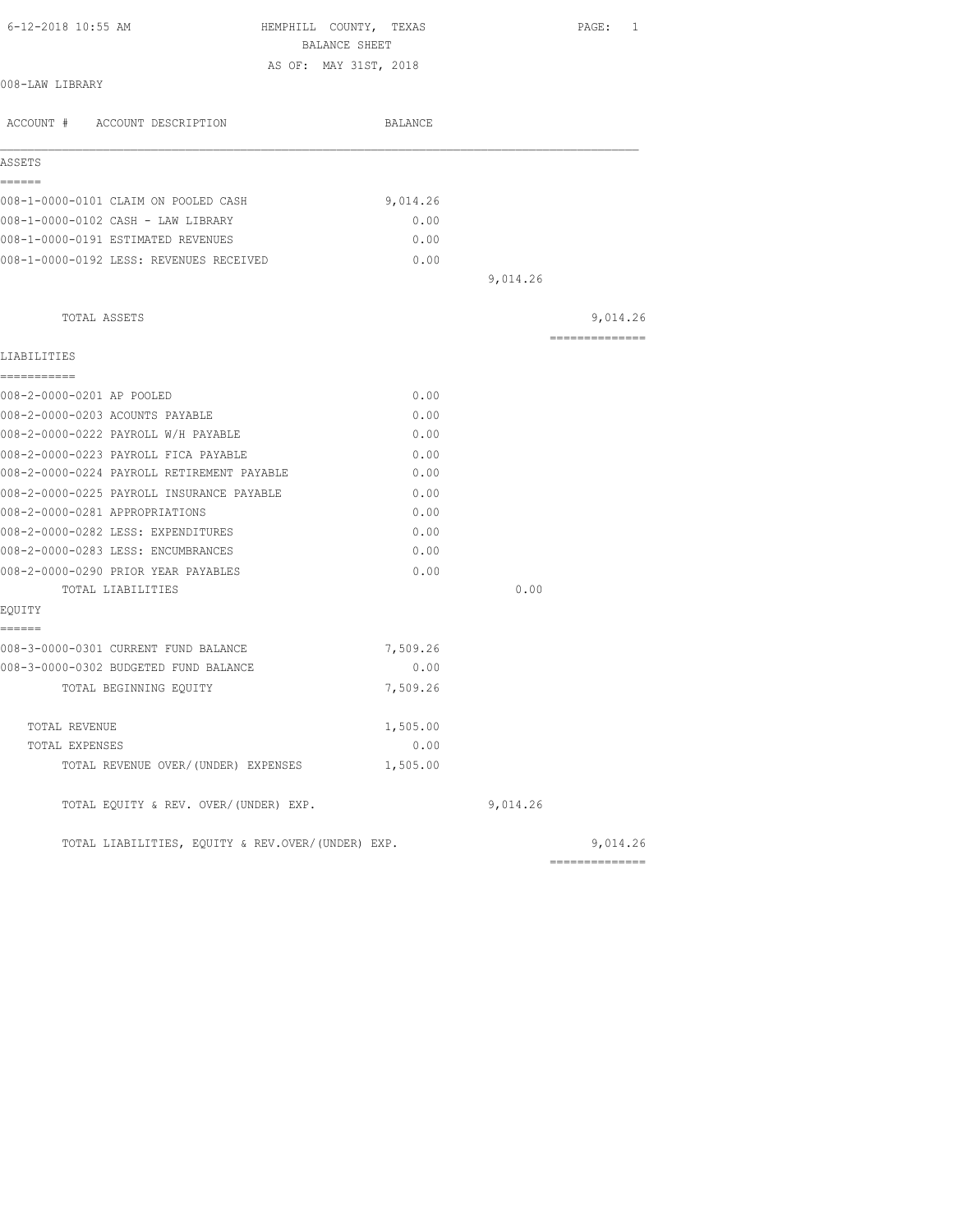| 6-12-2018 10:55 AM<br>HEMPHILL COUNTY, TEXAS<br>BALANCE SHEET |            |           | PAGE: 1                      |
|---------------------------------------------------------------|------------|-----------|------------------------------|
| AS OF: MAY 31ST, 2018                                         |            |           |                              |
| 009-SECURITY FEE                                              |            |           |                              |
| ACCOUNT # ACCOUNT DESCRIPTION                                 | BALANCE    |           |                              |
| ASSETS                                                        |            |           |                              |
| ======<br>009-1-0000-0101 CLAIM ON POOLED CASH                | 68,888.38  |           |                              |
| 009-1-0000-0102 CASH - COUNTY - SECURITY FEE                  | 0.00       |           |                              |
| 009-1-0000-0191 ESTIMATED REVENUES                            | 0.00       |           |                              |
| 009-1-0000-0192 LESS: REVENUES RECEIVED                       | 0.00       |           |                              |
|                                                               |            | 68,888.38 |                              |
| TOTAL ASSETS                                                  |            |           | 68,888.38                    |
|                                                               |            |           | ===============              |
| LIABILITIES                                                   |            |           |                              |
| -----------<br>009-2-0000-0201 AP POOLED                      | 0.00       |           |                              |
| 009-2-0000-0203 ACOUNTS PAYABLE                               | 0.00       |           |                              |
| 009-2-0000-0222 PAYROLL W/H PAYABLE                           | 0.00       |           |                              |
| 009-2-0000-0223 PAYROLL FICA PAYABLE                          | 0.00       |           |                              |
| 009-2-0000-0224 PAYROLL RETIREMENT PAYABLE                    | 0.00       |           |                              |
| 009-2-0000-0225 PAYROLL INSURANCE PAYABLE                     | 0.00       |           |                              |
| 009-2-0000-0281 APPROPRIATIONS                                | 0.00       |           |                              |
| 009-2-0000-0282 LESS: EXPENDITURES                            | 0.00       |           |                              |
| 009-2-0000-0283 LESS: ENCUMBRANCES                            | 0.00       |           |                              |
| 009-2-0000-0290 PRIOR YR A/PAYABLE                            | 0.00       |           |                              |
| TOTAL LIABILITIES                                             |            | 0.00      |                              |
| EQUITY                                                        |            |           |                              |
| ======<br>009-3-0000-0301 CURRENT FUND BALANCE                | 66,347.46  |           |                              |
| 009-3-0000-0302 BUDGETED FUND BALANCE                         | 0.00       |           |                              |
| TOTAL BEGINNING EQUITY                                        | 66, 347.46 |           |                              |
| TOTAL REVENUE                                                 | 2,860.74   |           |                              |
| TOTAL EXPENSES                                                | 319.82     |           |                              |
| TOTAL REVENUE OVER/(UNDER) EXPENSES                           | 2,540.92   |           |                              |
| TOTAL EQUITY & REV. OVER/(UNDER) EXP.                         |            | 68,888.38 |                              |
| TOTAL LIABILITIES, EQUITY & REV.OVER/(UNDER) EXP.             |            |           | 68,888.38<br>--------------- |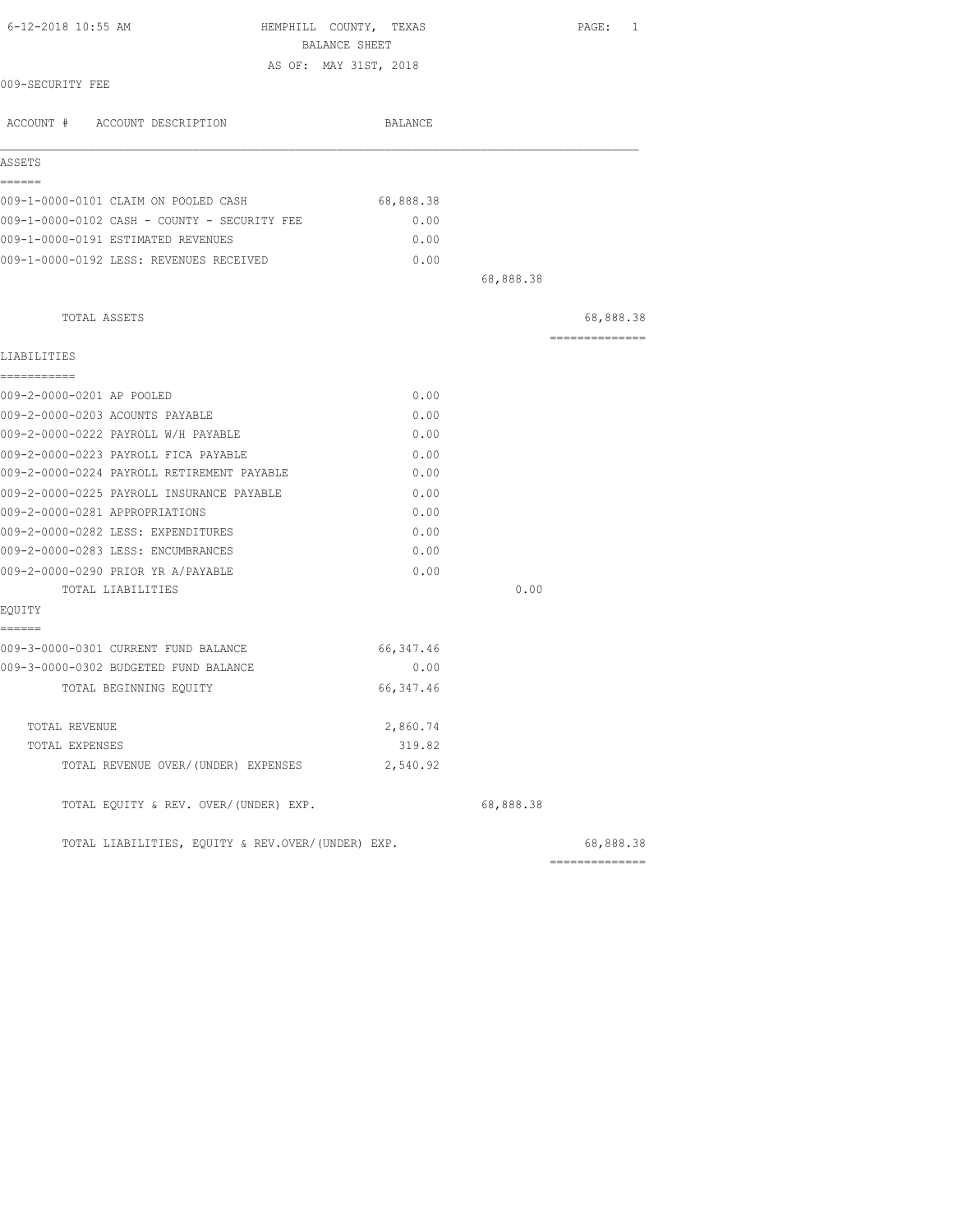| 6-12-2018 10:55 AM                                | BALANCE SHEET | HEMPHILL COUNTY, TEXAS |            | $\mathtt{PAGE}$ :<br>1 |
|---------------------------------------------------|---------------|------------------------|------------|------------------------|
|                                                   |               | AS OF: MAY 31ST, 2018  |            |                        |
| 010-AIRPORT                                       |               |                        |            |                        |
| ACCOUNT # ACCOUNT DESCRIPTION                     |               | BALANCE                |            |                        |
| ASSETS                                            |               |                        |            |                        |
| ------                                            |               |                        |            |                        |
| 010-1-0000-0102 CASH - AIRPORT                    |               | 276,853.61             |            |                        |
| 010-1-0000-0104 AIRPORT PREPAID INSURANCE         |               | 1,920.00               |            |                        |
| 010-1-0000-0110 INVESTED CASH/YR 2000             |               | 0.00                   |            |                        |
| 010-1-0000-0111 INVESTED CASH/AIRPORT             |               | 0.00                   |            |                        |
| 010-1-0000-0191 ESTIMATED REVENUES                |               | 0.00                   |            |                        |
| 010-1-0000-0192 LESS: REVENUES RECEIVED           |               | 0.00                   |            |                        |
|                                                   |               |                        | 278,773.61 |                        |
| TOTAL ASSETS                                      |               |                        |            | 278,773.61             |
| LIABILITIES                                       |               |                        |            | ---------------        |
| ------------                                      |               |                        |            |                        |
| 010-2-0000-0203 ACCOUNTS PAYABLE                  |               | 492.01                 |            |                        |
| 010-2-0000-0222 PAYROLL W/H PAYABLE               |               | 0.00                   |            |                        |
| 010-2-0000-0223 PAYROLL FICA PAYABLE              |               | 0.00                   |            |                        |
| 010-2-0000-0224 PAYROLL RETIREMENT PAYABLE        |               | 0.00                   |            |                        |
| 010-2-0000-0225 PAYROLL INSURANCE PAYABLE         |               | 0.00                   |            |                        |
| 010-2-0000-0235 DUE TO GENERAL FUND               |               | 0.00                   |            |                        |
| 010-2-0000-0281 APPROPRIATIONS                    |               | 0.00                   |            |                        |
| 010-2-0000-0282 LESS: EXPENDITURES                |               | 0.00                   |            |                        |
| 010-2-0000-0283 LESS: ENCUMBRANCES                |               | 0.00                   |            |                        |
| 010-2-0000-0290 PRIOR YR A/PAYABLE                |               | (50,000.00)            |            |                        |
| TOTAL LIABILITIES                                 |               | $\left($               | 49,507.99) |                        |
| EOUITY<br>------                                  |               |                        |            |                        |
| 010-3-0000-0301 CURRENT FUND BALANCE              |               | 374,564.47             |            |                        |
| 010-3-0000-0302 BUDGETED FUND BALANCE             |               | 0.00                   |            |                        |
| TOTAL BEGINNING EQUITY                            |               | 374,564.47             |            |                        |
| TOTAL REVENUE                                     |               | 96,765.43              |            |                        |
| TOTAL EXPENSES                                    |               | 143,048.30             |            |                        |
| TOTAL REVENUE OVER/(UNDER) EXPENSES               | $\left($      | 46,282.87)             |            |                        |
| TOTAL EQUITY & REV. OVER/(UNDER) EXP.             |               |                        | 328,281.60 |                        |
| TOTAL LIABILITIES, EQUITY & REV.OVER/(UNDER) EXP. |               |                        |            | 278,773.61             |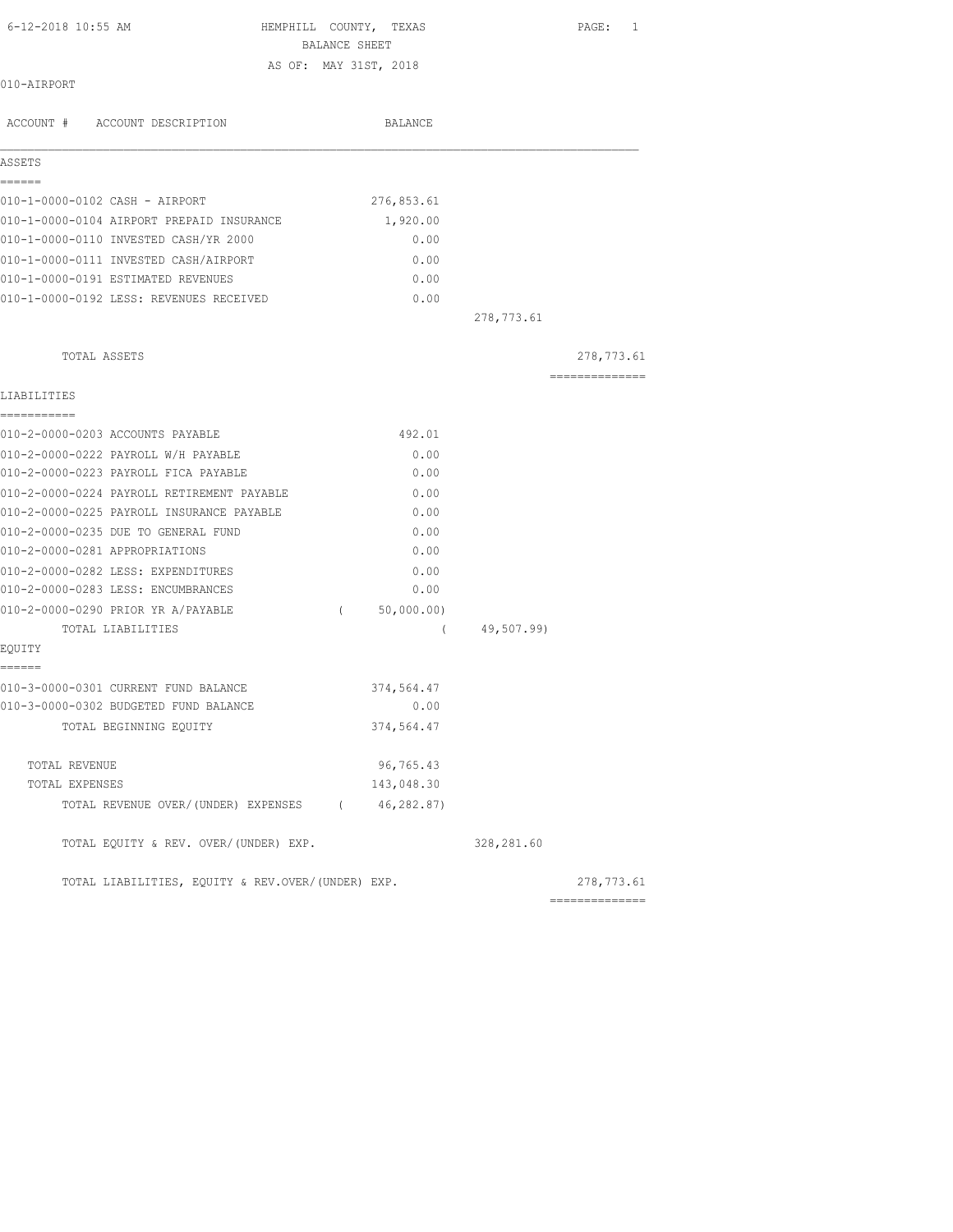| 6-12-2018 10:55 AM                                    | HEMPHILL COUNTY, TEXAS<br>BALANCE SHEET |              | PAGE: 1        |
|-------------------------------------------------------|-----------------------------------------|--------------|----------------|
|                                                       | AS OF: MAY 31ST, 2018                   |              |                |
| 011-ROAD & BRIDGE PCT 1                               |                                         |              |                |
| ACCOUNT # ACCOUNT DESCRIPTION                         | <b>BALANCE</b>                          |              |                |
| ASSETS                                                |                                         |              |                |
| ======                                                |                                         |              |                |
| 011-1-0000-0101 CLAIM ON POOLED CASH                  | 1,058,345.43                            |              |                |
| 011-1-0000-0102 CASH - ROAD & BRIDGE PCT 1            | 0.00                                    |              |                |
| 011-1-0000-0104 PCT 1 PREPAID INSURANCE               | 788.00                                  |              |                |
| 011-1-0000-0110 INVESTMENTS                           | 0.00                                    |              |                |
| 011-1-0000-0118 PROPERTY TAX RECEIVABLE               | 17,548.43                               |              |                |
| 011-1-0000-0121 ALLOWANCE FOR BAD DEBT                | (14, 764.53)                            |              |                |
| 011-1-0000-0191 ESTIMATED REVENUES                    | 0.00                                    |              |                |
| 011-1-0000-0192 LESS: REVENUES RECEIVED               | 0.00                                    |              |                |
|                                                       |                                         | 1,061,917.33 |                |
| TOTAL ASSETS                                          |                                         |              | 1,061,917.33   |
| LIABILITIES                                           |                                         |              | -------------- |
| ===========                                           |                                         |              |                |
| 011-2-0000-0201 AP POOLED                             | 255.18                                  |              |                |
| 011-2-0000-0203 ACOUNTS PAYABLE                       | 0.00                                    |              |                |
| 011-2-0000-0211 DUE FROM OTHER FUNDS                  | 0.00                                    |              |                |
| 011-2-0000-0220 DEFERRED COMPENSATION                 | 0.00                                    |              |                |
| 011-2-0000-0222 WITHHOLDING PAYABLE                   | 0.00                                    |              |                |
| 011-2-0000-0223 FICA PAYABLE                          | 0.00                                    |              |                |
| 011-2-0000-0224 RETIREMENT PAYABLE                    | 0.00                                    |              |                |
| 011-2-0000-0225 INSURANCE PAYABLE                     | 19.58                                   |              |                |
| 011-2-0000-0226 CAFE PLAN PAYABLE                     | 0.00                                    |              |                |
| 011-2-0000-0228 VALIC PAYABLE                         | 0.00                                    |              |                |
| 011-2-0000-0230 DEFERRED REVENUE                      | 2,153.91                                |              |                |
| 011-2-0000-0281 APPROPRIATIONS                        | 0.00                                    |              |                |
| 011-2-0000-0282 LESS: EXPENDITURES                    | 0.00                                    |              |                |
| 011-2-0000-0283 LESS: ENCUMBRANCES                    | 0.00                                    |              |                |
| 011-2-0000-0290 PRIOR YR A/PAYABLE                    | 0.00                                    |              |                |
| 011-2-4011-0221 UNEMPLOYMENT PAYABLE                  | 0.00                                    |              |                |
| TOTAL LIABILITIES                                     |                                         | 2,428.67     |                |
| EQUITY<br>======                                      |                                         |              |                |
| 011-3-0000-0301 CURRENT FUND BALANCE                  | 933,630.34                              |              |                |
| 011-3-0000-0302 BUDGETED FUND BALANCE                 | 0.00                                    |              |                |
| TOTAL BEGINNING EQUITY                                | 933,630.34                              |              |                |
|                                                       |                                         |              |                |
| TOTAL REVENUE                                         | 319,601.57                              |              |                |
| TOTAL EXPENSES<br>TOTAL REVENUE OVER/(UNDER) EXPENSES | 193,743.25<br>125,858.32                |              |                |
|                                                       |                                         |              |                |
| TOTAL EQUITY & REV. OVER/(UNDER) EXP.                 |                                         | 1,059,488.66 |                |
| TOTAL LIABILITIES, EQUITY & REV.OVER/(UNDER) EXP.     |                                         |              | 1,061,917.33   |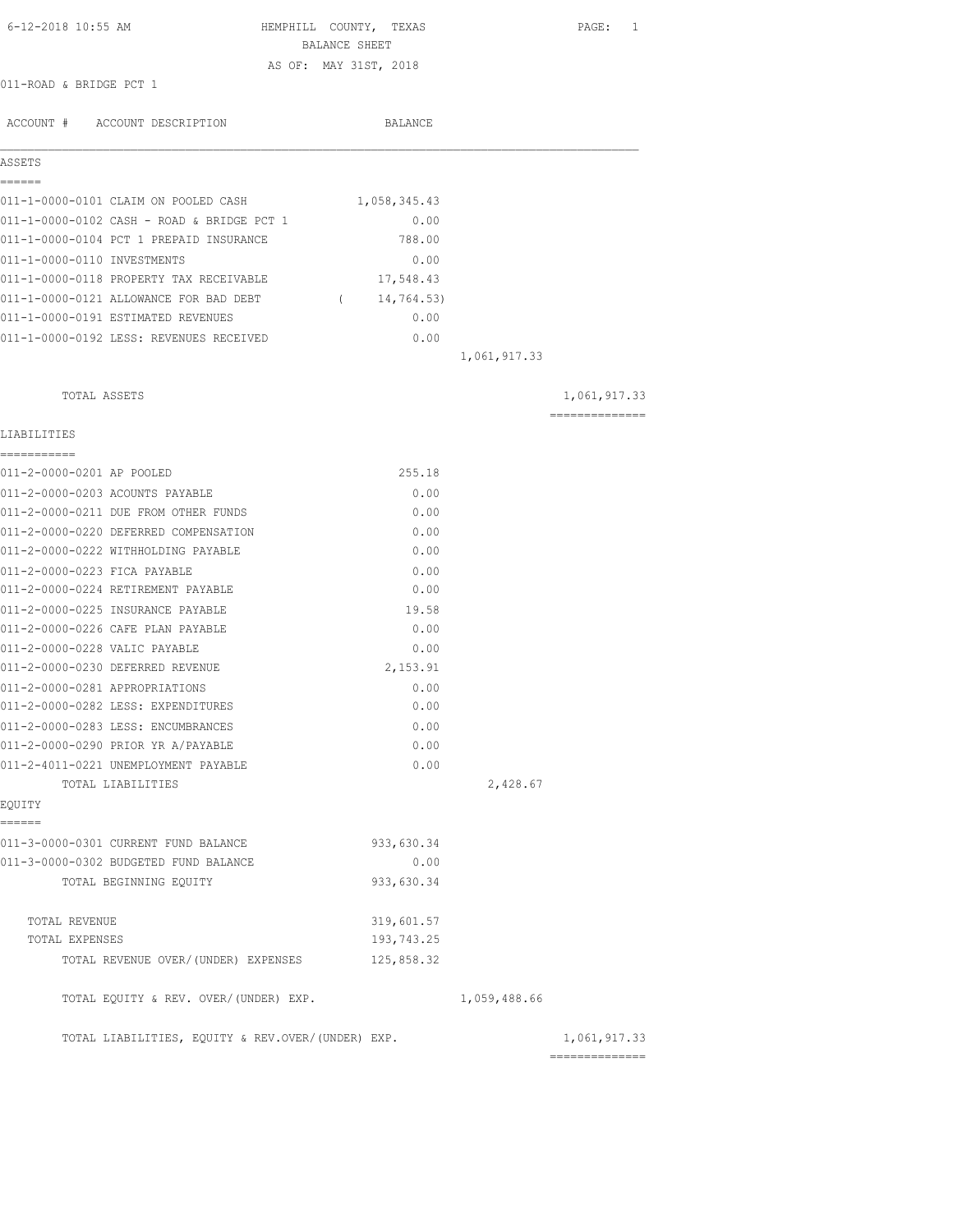| 6-12-2018 10:55 AM                                | HEMPHILL COUNTY, TEXAS<br>BALANCE SHEET |              | PAGE: 1        |
|---------------------------------------------------|-----------------------------------------|--------------|----------------|
|                                                   | AS OF: MAY 31ST, 2018                   |              |                |
| 012-ROAD & BRIDGE PCT 2                           |                                         |              |                |
| ACCOUNT # ACCOUNT DESCRIPTION                     | BALANCE                                 |              |                |
| ASSETS                                            |                                         |              |                |
| ======                                            |                                         |              |                |
| 012-1-0000-0101 CLAIM ON POOLED CASH              | 1,485,013.40                            |              |                |
| 012-1-0000-0102 CASH - ROAD & BRIDGE PCT 2        | 0.00                                    |              |                |
| 012-1-0000-0104 PCT 2 PREPAID INSURANCE           | 788.00                                  |              |                |
| 012-1-0000-0110 INVESTMENTS                       | (17, 095.51)                            |              |                |
| 012-1-0000-0118 PROPERTY TAX RECEIVABLE           | 35,707.48                               |              |                |
| 012-1-0000-0121 ALLOWANCE FOR BAD DEBT            | 15,659.35)<br>$\sqrt{2}$                |              |                |
| 012-1-0000-0191 ESTIMATED REVENUES                | 0.00                                    |              |                |
| 012-1-0000-0192 LESS: REVENUES RECEIVED           | 0.00                                    |              |                |
|                                                   |                                         | 1,488,754.02 |                |
| TOTAL ASSETS                                      |                                         |              | 1,488,754.02   |
| LIABILITIES                                       |                                         |              | ============== |
| -----------<br>012-2-0000-0201 AP POOLED          | 0.00                                    |              |                |
| 012-2-0000-0203 ACOUNTS PAYABLE                   | 0.00                                    |              |                |
| 012-2-0000-0211 DUE FROM OTHER FUNDS              | 0.00                                    |              |                |
| 012-2-0000-0220 DEFERRED COMPENSATION             | 0.00                                    |              |                |
| 012-2-0000-0222 WITHHOLDING PAYABLE               | 0.00                                    |              |                |
| 012-2-0000-0223 FICA PAYABLE                      | 0.00                                    |              |                |
| 012-2-0000-0224 RETIREMENT PAYABLE                | 0.00                                    |              |                |
| 012-2-0000-0225 INSURANCE PAYABLE                 | 0.00                                    |              |                |
| 012-2-0000-0226 CAFE PLAN PAYABLE                 | 150.00                                  |              |                |
| 012-2-0000-0227 LEVY PAYABLE                      | 0.00                                    |              |                |
| 012-2-0000-0228 VAL DEF                           | 0.00                                    |              |                |
| 012-2-0000-0230 DEFERRED REVENUE                  | 2,284.45                                |              |                |
| 012-2-0000-0281 APPROPRIATIONS                    | 0.00                                    |              |                |
| 012-2-0000-0282 LESS: EXPENDITURES                | 0.00                                    |              |                |
| 012-2-0000-0283 LESS: ENCUMBRANCES                | 0.00                                    |              |                |
| 012-2-0000-0290 PRIOR YR A/PAYABLE                | 0.00                                    |              |                |
| 012-2-4012-0221 UNEMPLOYMENT PAYABLE              | 0.00                                    |              |                |
| TOTAL LIABILITIES                                 |                                         | 2,434.45     |                |
| EQUITY<br>======                                  |                                         |              |                |
| 012-3-0000-0301 CURRENT FUND BALANCE              | 1,341,001.45                            |              |                |
| 012-3-0000-0302 BUDGETED FUND BALANCE             | 0.00                                    |              |                |
| TOTAL BEGINNING EQUITY                            | 1,341,001.45                            |              |                |
| TOTAL REVENUE                                     | 342,044.37                              |              |                |
| TOTAL EXPENSES                                    | 196,726.25                              |              |                |
| TOTAL REVENUE OVER/(UNDER) EXPENSES               | 145, 318.12                             |              |                |
| TOTAL EQUITY & REV. OVER/(UNDER) EXP.             |                                         | 1,486,319.57 |                |
| TOTAL LIABILITIES, EQUITY & REV.OVER/(UNDER) EXP. |                                         |              | 1,488,754.02   |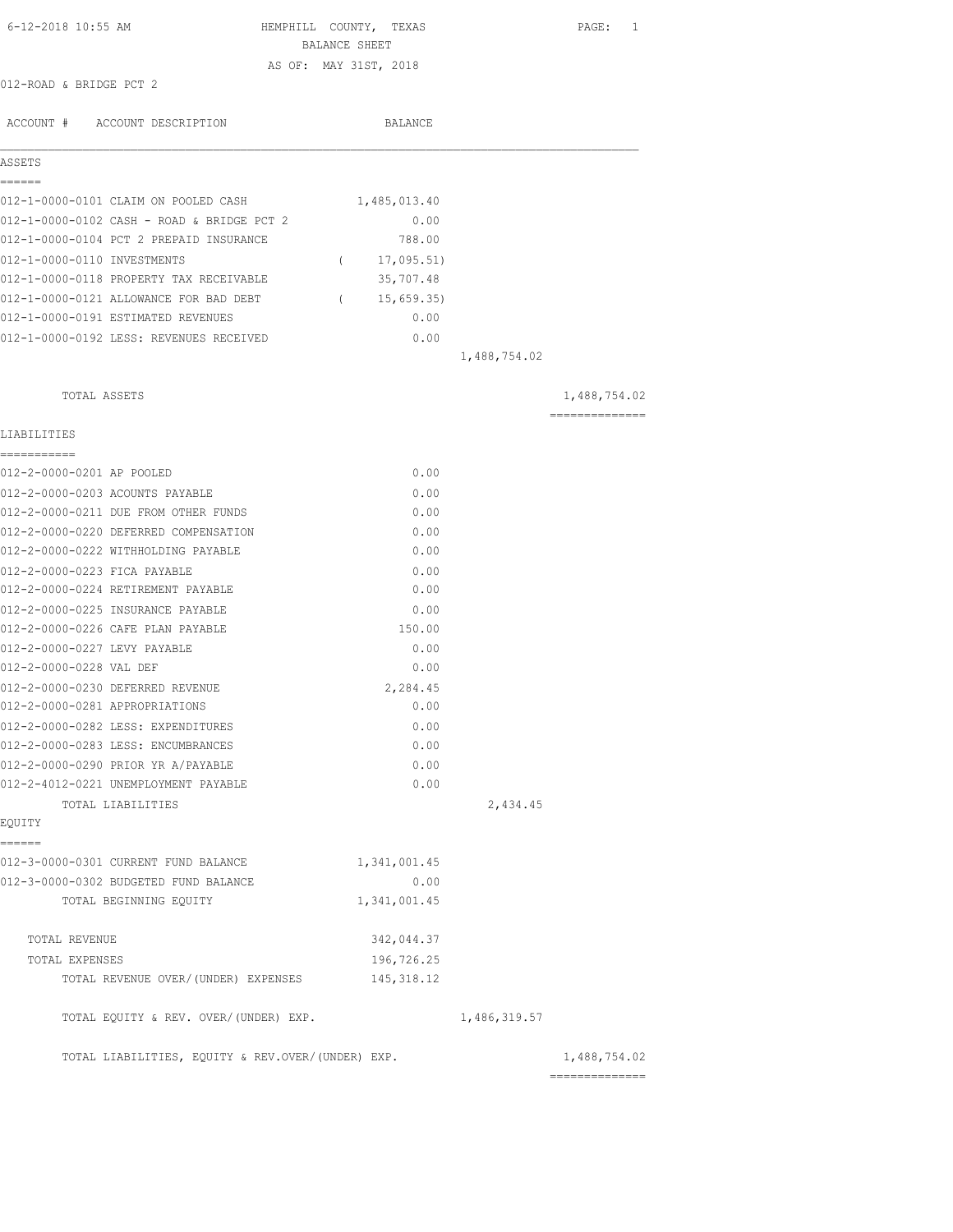| 6-12-2018 10:55 AM                                |          | HEMPHILL COUNTY, TEXAS<br>BALANCE SHEET |              | PAGE: 1                         |
|---------------------------------------------------|----------|-----------------------------------------|--------------|---------------------------------|
|                                                   |          | AS OF: MAY 31ST, 2018                   |              |                                 |
| 013-ROAD & BRIDGE PCT 3                           |          |                                         |              |                                 |
|                                                   |          |                                         |              |                                 |
| ACCOUNT # ACCOUNT DESCRIPTION                     |          | BALANCE                                 |              |                                 |
| ASSETS                                            |          |                                         |              |                                 |
| ======<br>013-1-0000-0101 CLAIM ON POOLED CASH    |          | 1,484,683.79                            |              |                                 |
| 013-1-0000-0102 CASH - ROAD & BRIDGE PCT 3        |          | 0.00                                    |              |                                 |
| 013-1-0000-0104 PCT 3 PREPAID INSURANCE           |          | 1,313.00                                |              |                                 |
| 013-1-0000-0110 INVESTMENTS                       |          | 0.00                                    |              |                                 |
| 013-1-0000-0118 PROPERTY TAX RECEIVABLE           |          | 37,223.95                               |              |                                 |
| 013-1-0000-0121 ALLOWANCE FOR BAD DEBT            |          | (31, 318.70)                            |              |                                 |
| 013-1-0000-0191 ESTIMATED REVENUES                |          | 0.00                                    |              |                                 |
| 013-1-0000-0192 LESS: REVENUES RECEIVED           |          | 0.00                                    |              |                                 |
|                                                   |          |                                         | 1,491,902.04 |                                 |
| TOTAL ASSETS                                      |          |                                         |              | 1,491,902.04                    |
|                                                   |          |                                         |              | ==============                  |
| LIABILITIES<br>------------                       |          |                                         |              |                                 |
| 013-2-0000-0201 AP POOLED                         | $\left($ | 1,760.62)                               |              |                                 |
| 013-2-0000-0203 ACOUNTS PAYABLE                   |          | 41.50                                   |              |                                 |
| 013-2-0000-0211 DUE FROM OTHER FUNDS              |          | 0.00                                    |              |                                 |
| 013-2-0000-0222 WITHHOLDING PAYABLE               |          | 0.00                                    |              |                                 |
| 013-2-0000-0223 FICA PAYABLE                      |          | 0.00                                    |              |                                 |
| 013-2-0000-0224 RETIREMENT PAYABLE                |          | 0.00                                    |              |                                 |
| 013-2-0000-0225 INSURANCE PAYABLE                 |          | 0.00                                    |              |                                 |
| 013-2-0000-0226 CAFE PLAN PAYABLE                 |          | 0.00                                    |              |                                 |
| 013-2-0000-0227 LEVY PAYABLE                      |          | 0.00                                    |              |                                 |
| 013-2-0000-0230 DEFERRED REVENUE                  |          | 4,568.90                                |              |                                 |
| 013-2-0000-0281 APPROPRIATIONS                    |          | 0.00                                    |              |                                 |
| 013-2-0000-0282 LESS: EXPENDITURES                |          | 0.00                                    |              |                                 |
| 013-2-0000-0283 LESS: ENCUMBRANCES                |          | 0.00                                    |              |                                 |
| 013-2-0000-0290 PRIOR YR A/PAYABLE                |          | 0.00                                    |              |                                 |
| 013-2-4013-0221 UNEMPLOYMENT PAYABLE              |          | 0.00                                    |              |                                 |
| TOTAL LIABILITIES                                 |          |                                         | 2,849.78     |                                 |
| EQUITY<br>------                                  |          |                                         |              |                                 |
| 013-3-0000-0301 CURRENT FUND BALANCE              |          | 1,191,930.65                            |              |                                 |
| 013-3-0000-0302 BUDGETED FUND BALANCE             |          | 0.00                                    |              |                                 |
| TOTAL BEGINNING EQUITY                            |          | 1,191,930.65                            |              |                                 |
| TOTAL REVENUE                                     |          | 744,571.97                              |              |                                 |
| TOTAL EXPENSES                                    |          | 447,450.36                              |              |                                 |
| TOTAL REVENUE OVER/(UNDER) EXPENSES               |          | 297, 121.61                             |              |                                 |
| TOTAL EQUITY & REV. OVER/(UNDER) EXP.             |          |                                         | 1,489,052.26 |                                 |
| TOTAL LIABILITIES, EQUITY & REV.OVER/(UNDER) EXP. |          |                                         |              | 1,491,902.04<br>--------------- |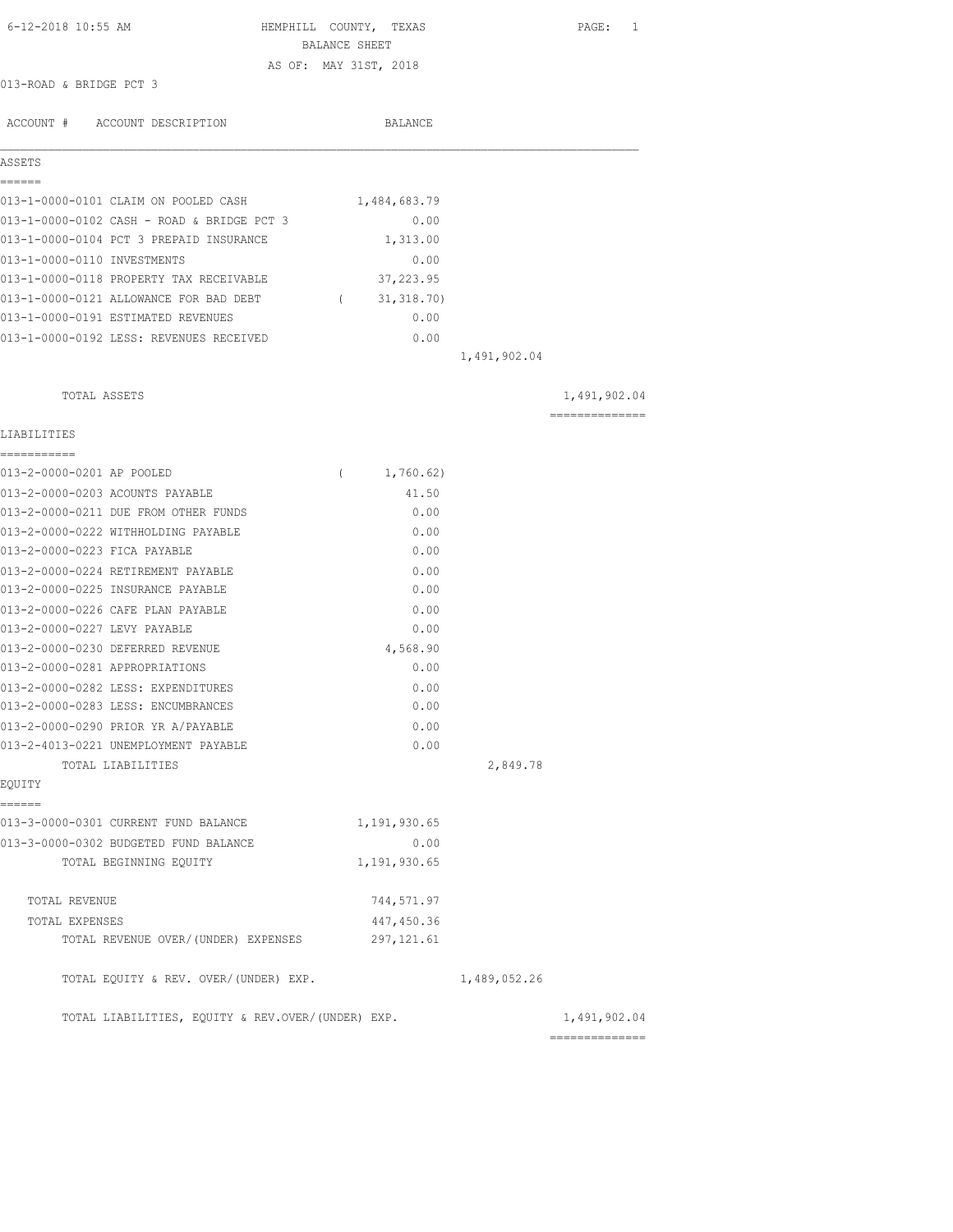| 6-12-2018 10:55 AM                                | HEMPHILL COUNTY, TEXAS<br>BALANCE SHEET |              | PAGE: 1        |
|---------------------------------------------------|-----------------------------------------|--------------|----------------|
|                                                   | AS OF: MAY 31ST, 2018                   |              |                |
| 014-ROAD & BRIDGE PCT 4                           |                                         |              |                |
|                                                   |                                         |              |                |
| ACCOUNT # ACCOUNT DESCRIPTION                     | BALANCE                                 |              |                |
| ASSETS                                            |                                         |              |                |
| ======                                            |                                         |              |                |
| 014-1-0000-0101 CLAIM ON POOLED CASH              | 1,501,291.72                            |              |                |
| 014-1-0000-0102 CASH - ROAD & BRIDGE PCT 4        | 0.00                                    |              |                |
| 014-1-0000-0104 PCT 4 PREPAID INSURANCE           | 2,033.20                                |              |                |
| 014-1-0000-0110 INVESTMENTS                       | 720.20)<br>$\sqrt{2}$                   |              |                |
| 014-1-0000-0118 PROPERTY TAX RECEIVABLE           | 32,969.78                               |              |                |
| 014-1-0000-0121 ALLOWANCE FOR BAD DEBT            | 27,739.42)<br>$\sqrt{2}$                |              |                |
| 014-1-0000-0191 ESTIMATED REVENUES                | 0.00                                    |              |                |
| 014-1-0000-0192 LESS: REVENUES RECEIVED           | 0.00                                    |              |                |
|                                                   |                                         | 1,507,835.08 |                |
| TOTAL ASSETS                                      |                                         |              | 1,507,835.08   |
|                                                   |                                         |              | -------------- |
| LIABILITIES                                       |                                         |              |                |
| ------------<br>014-2-0000-0201 AP POOLED         | 168.80                                  |              |                |
| 014-2-0000-0203 ACOUNTS PAYABLE                   | 39.00                                   |              |                |
| 014-2-0000-0211 DUE FROM OTHER FUNDS              | 0.00                                    |              |                |
| 014-2-0000-0222 WITHHOLDING PAYABLE               | 0.00                                    |              |                |
| 014-2-0000-0223 FICA PAYABLE                      | 0.00                                    |              |                |
| 014-2-0000-0224 RETIREMENT PAYABLE                | 0.00                                    |              |                |
| 014-2-0000-0225 INSURANCE PAYABLE                 | 16.60                                   |              |                |
| 014-2-0000-0226 CAFE PLAN PAYABLE                 | 0.00                                    |              |                |
| 014-2-0000-0227 LEVY PAYABLE                      | 0.00                                    |              |                |
| 014-2-0000-0230 DEFERRED REVENUE                  | 4,046.74                                |              |                |
| 014-2-0000-0281 APPROPRIATIONS                    | 0.00                                    |              |                |
| 014-2-0000-0282 LESS: EXPENDITURES                | 0.00                                    |              |                |
| 014-2-0000-0283 LESS: ENCUMBRANCES                | 0.00                                    |              |                |
| 014-2-0000-0290 PRIOR YR A/PAYABLE                | 0.00                                    |              |                |
| 014-2-4014-0221 UNEMPLOYMENT PAYABLE              | 0.00                                    |              |                |
| TOTAL LIABILITIES                                 |                                         | 4,271.14     |                |
| EQUITY<br>======                                  |                                         |              |                |
| 014-3-0000-0301 CURRENT FUND BALANCE              | 1,228,923.00                            |              |                |
| 014-3-0000-0302 BUDGETED FUND BALANCE             | 0.00                                    |              |                |
| TOTAL BEGINNING EQUITY                            | 1,228,923.00                            |              |                |
| TOTAL REVENUE                                     | 604,507.07                              |              |                |
| TOTAL EXPENSES                                    | 329,866.13                              |              |                |
| TOTAL REVENUE OVER/(UNDER) EXPENSES               | 274,640.94                              |              |                |
| TOTAL EQUITY & REV. OVER/(UNDER) EXP.             |                                         | 1,503,563.94 |                |
| TOTAL LIABILITIES, EQUITY & REV.OVER/(UNDER) EXP. |                                         |              | 1,507,835.08   |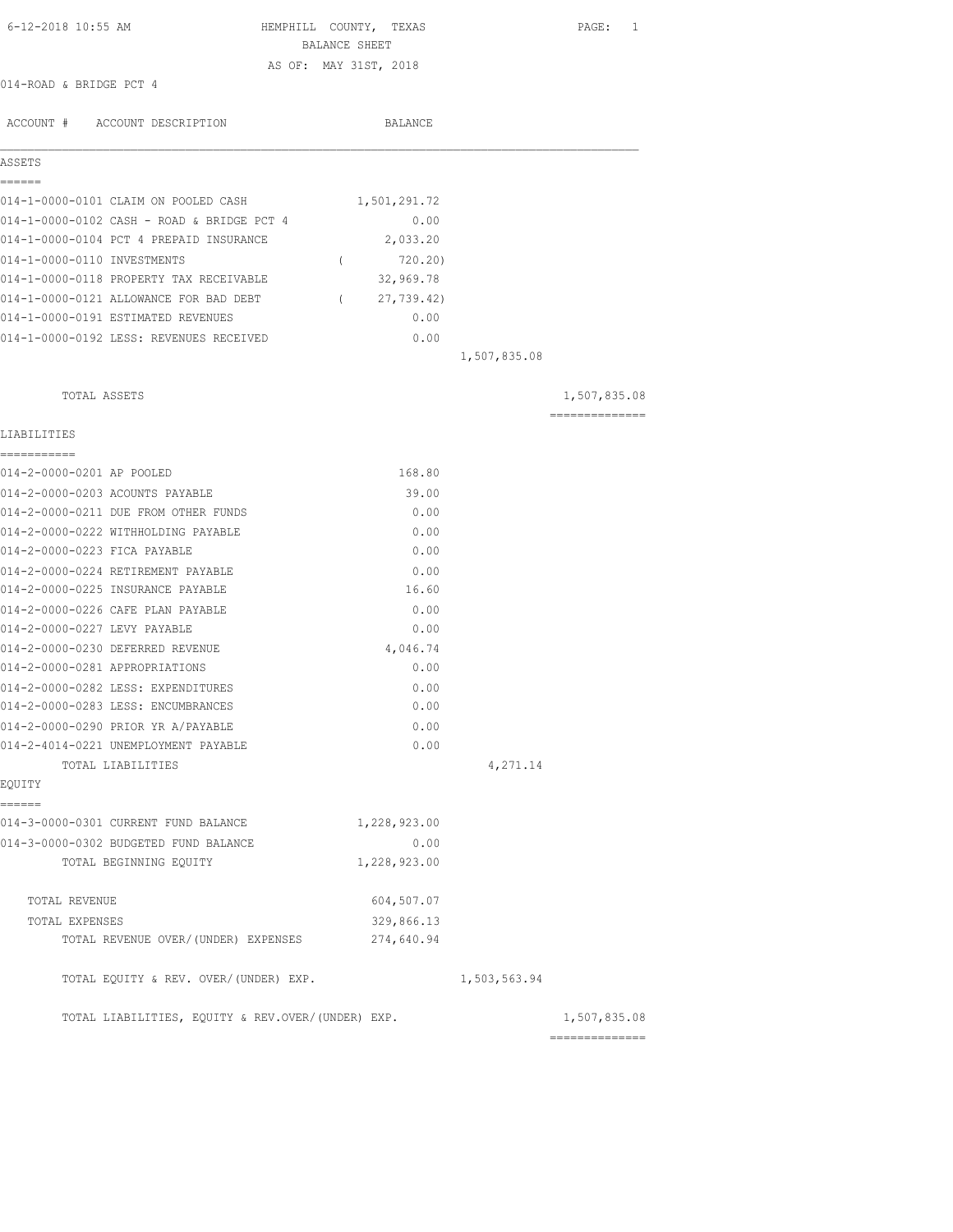| 6-12-2018 10:55 AM                                | HEMPHILL COUNTY, TEXAS<br>BALANCE SHEET |           | PAGE: 1         |
|---------------------------------------------------|-----------------------------------------|-----------|-----------------|
|                                                   | AS OF: MAY 31ST, 2018                   |           |                 |
| 022-CO RECORDS PRESERVATION                       |                                         |           |                 |
| ACCOUNT # ACCOUNT DESCRIPTION                     | BALANCE                                 |           |                 |
| ASSETS                                            |                                         |           |                 |
| ======                                            |                                         |           |                 |
| 022-1-0000-0101 CLAIM ON POOLED CASH              | 11,681.79                               |           |                 |
| 022-1-0000-0102 CASH - COUNTY-RECORDS PRESERVA    | 0.00                                    |           |                 |
| 022-1-0000-0191 ESTIMATED REVENUES                | 0.00                                    |           |                 |
| 022-1-0000-0192 LESS: REVENUES RECEIVED           | 0.00                                    |           |                 |
|                                                   |                                         | 11,681.79 |                 |
| TOTAL ASSETS                                      |                                         |           | 11,681.79       |
| LIABILITIES                                       |                                         |           | --------------- |
| ===========                                       |                                         |           |                 |
| 022-2-0000-0201 AP POOLED                         | 0.00                                    |           |                 |
| 022-2-0000-0203 ACOUNTS PAYABLE                   | 0.00                                    |           |                 |
| 022-2-0000-0222 PAYROLL W/H PAYABLE               | 0.00                                    |           |                 |
| 022-2-0000-0223 PAYROLL FICA PAYABLE              | 0.00                                    |           |                 |
| 022-2-0000-0224 PAYROLL RETIREMENT PAYABLE        | 0.00                                    |           |                 |
| 022-2-0000-0225 PAYROLL INSURANCE PAYABLE         | 0.00                                    |           |                 |
| 022-2-0000-0281 APPROPRIATIONS                    | 0.00                                    |           |                 |
| 022-2-0000-0282 LESS: EXPENDITURES                | 0.00                                    |           |                 |
| 022-2-0000-0283 LESS: ENCUMBRANCES                | 0.00                                    |           |                 |
| 022-2-0000-0290 PRIOR YR A/PAYABLE                | 0.00                                    |           |                 |
| TOTAL LIABILITIES                                 |                                         | 0.00      |                 |
| EQUITY                                            |                                         |           |                 |
| ------<br>022-3-0000-0301 CURRENT FUND BALANCE    | 19,365.59                               |           |                 |
| 022-3-0000-0302 BUDGETED FUND BALANCE             | 0.00                                    |           |                 |
| TOTAL BEGINNING EOUITY                            | 19,365.59                               |           |                 |
| TOTAL REVENUE                                     | 4,281.20                                |           |                 |
| TOTAL EXPENSES                                    | 11,965.00                               |           |                 |
| TOTAL REVENUE OVER/(UNDER) EXPENSES (7,683.80)    |                                         |           |                 |
| TOTAL EQUITY & REV. OVER/(UNDER) EXP.             |                                         | 11,681.79 |                 |
| TOTAL LIABILITIES, EQUITY & REV.OVER/(UNDER) EXP. |                                         |           | 11,681.79       |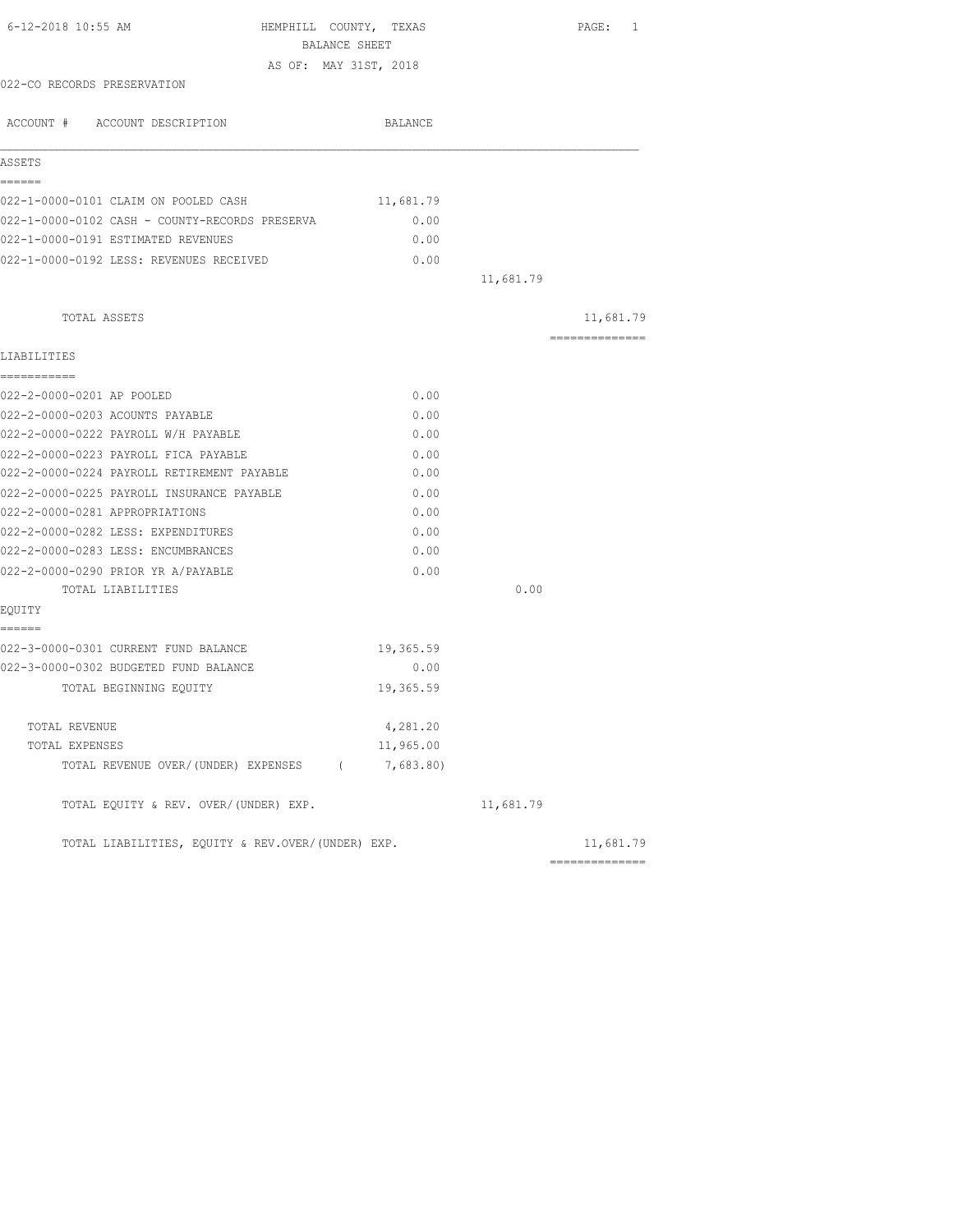| 6-12-2018 10:55 AM                                | HEMPHILL COUNTY, TEXAS<br>BALANCE SHEET |          | PAGE: 1        |
|---------------------------------------------------|-----------------------------------------|----------|----------------|
|                                                   | AS OF: MAY 31ST, 2018                   |          |                |
| 023-CLK'S RECORDS PRESERVE                        |                                         |          |                |
| ACCOUNT # ACCOUNT DESCRIPTION                     | BALANCE                                 |          |                |
| ASSETS                                            |                                         |          |                |
| ======                                            |                                         |          |                |
| 023-1-0000-0101 CLAIM ON POOLED CASH              | 5,649.80                                |          |                |
| 023-1-0000-0102 CASH-CLK'S RECORD PRESERVATION    | 0.00                                    |          |                |
| 023-1-0000-0191 ESTIMATED REVENUES                | 0.00                                    |          |                |
| 023-1-0000-0192 LESS: REVENUES RECEIVED           | 0.00                                    |          |                |
|                                                   |                                         | 5,649.80 |                |
| TOTAL ASSETS                                      |                                         |          | 5,649.80       |
| LIABILITIES                                       |                                         |          | ============== |
| -----------                                       |                                         |          |                |
| 023-2-0000-0201 AP POOLED                         | 0.00                                    |          |                |
| 023-2-0000-0203 ACOUNTS PAYABLE                   | 0.00                                    |          |                |
| 023-2-0000-0222 WITHHOLDING PAYABLE               | 0.00                                    |          |                |
| 023-2-0000-0223 FICA PAYABLE                      | 0.00                                    |          |                |
| 023-2-0000-0224 PAYROLL RETIREMENT PAYABLE        | 0.00                                    |          |                |
| 023-2-0000-0225 PAYROLL INSURANCE PAYABLE         | 0.00                                    |          |                |
| 023-2-0000-0281 APPROPRIATIONS                    | 0.00                                    |          |                |
| 023-2-0000-0282 LESS: EXPENDITURES                | 0.00                                    |          |                |
| 023-2-0000-0283 LESS: ENCUMBRANCES                | 0.00                                    |          |                |
| 023-2-0000-0290 PRIOR YR A/PAYABLE                | 0.00                                    |          |                |
| TOTAL LIABILITIES                                 |                                         | 0.00     |                |
| EQUITY                                            |                                         |          |                |
| ======<br>023-3-0000-0301 CURRENT FUND BALANCE    | 4,910.02                                |          |                |
| 023-3-0000-0302 BUDGETED FUND BALANCE             | 0.00                                    |          |                |
| TOTAL BEGINNING EQUITY                            | 4,910.02                                |          |                |
|                                                   |                                         |          |                |
| TOTAL REVENUE                                     | 739.78                                  |          |                |
| TOTAL EXPENSES                                    | 0.00                                    |          |                |
| TOTAL REVENUE OVER/(UNDER) EXPENSES               | 739.78                                  |          |                |
| TOTAL EQUITY & REV. OVER/(UNDER) EXP.             |                                         | 5,649.80 |                |
| TOTAL LIABILITIES, EOUITY & REV.OVER/(UNDER) EXP. |                                         |          | 5,649.80       |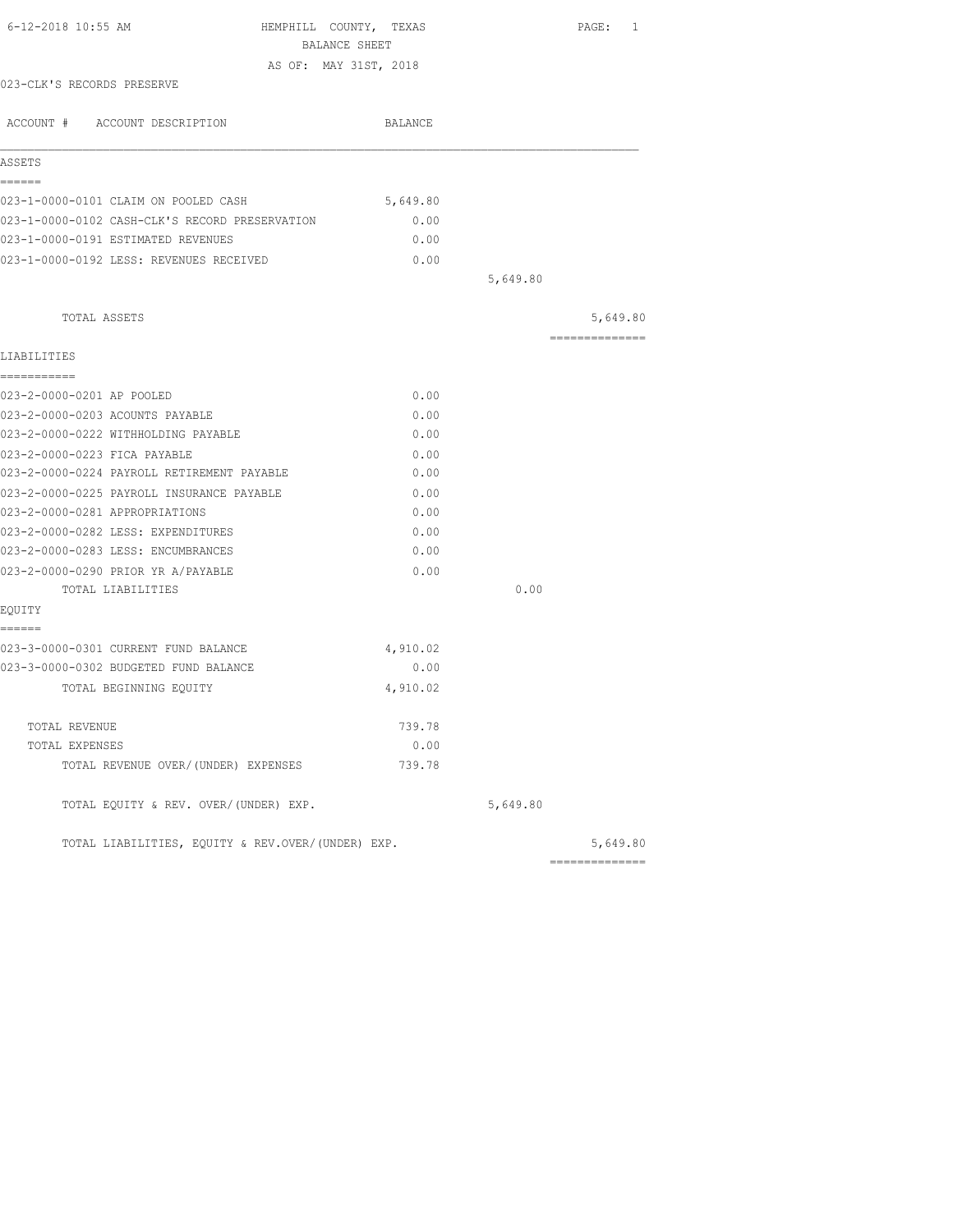| 6-12-2018 10:55 AM<br>HEMPHILL COUNTY, TEXAS      | BALANCE SHEET |          | PAGE: 1         |
|---------------------------------------------------|---------------|----------|-----------------|
| AS OF: MAY 31ST, 2018                             |               |          |                 |
| 024-JUSTICE COURT TECH FUND                       |               |          |                 |
| ACCOUNT # ACCOUNT DESCRIPTION                     | BALANCE       |          |                 |
| ASSETS                                            |               |          |                 |
| ------                                            |               |          |                 |
| 024-1-0000-0101 CLAIM ON POOLED CASH              | 3,364.62      |          |                 |
| 024-1-0000-0102 CASH -TECH FUND                   | 0.00          |          |                 |
| 024-1-0000-0191 ESTIMATED REVENUES                | 0.00          |          |                 |
| 024-1-0000-0192 LESS: REVENUES RECEIVED           | 0.00          |          |                 |
|                                                   |               | 3,364.62 |                 |
| TOTAL ASSETS                                      |               |          | 3,364.62        |
| LIABILITIES                                       |               |          | --------------- |
| ------------                                      |               |          |                 |
| 024-2-0000-0201 AP POOLED                         | 0.00          |          |                 |
| 024-2-0000-0203 ACCOUNTS PAYABLE                  | 0.00          |          |                 |
| 024-2-0000-0222 PAYROLL W/H PAYABLE               | 0.00          |          |                 |
| 024-2-0000-0223 PAYROLL FICA PAYABLE              | 0.00          |          |                 |
| 024-2-0000-0224 PAYROLL RETIREMENT PAYABLE        | 0.00          |          |                 |
| 024-2-0000-0225 PAYROLL INSURANCE PAYABLE         | 0.00          |          |                 |
| 024-2-0000-0281 APPROPRIATIONS                    | 0.00          |          |                 |
| 024-2-0000-0282 LESS: EXPENDITURES                | 0.00          |          |                 |
| 024-2-0000-0283 LESS: ENCUMBRANCES                | 0.00          |          |                 |
| 024-2-0000-0290 PRIOR YR A/PAYABLE                | 0.00          |          |                 |
| TOTAL LIABILITIES                                 |               | 0.00     |                 |
| EQUITY                                            |               |          |                 |
| ------<br>024-3-0000-0301 CURRENT FUND BALANCE    | 5,618.88      |          |                 |
| 024-3-0000-0302 BUDGETED FUND BALANCE             | 0.00          |          |                 |
| TOTAL BEGINNING EQUITY                            | 5,618.88      |          |                 |
| TOTAL REVENUE                                     | 1,721.44      |          |                 |
| TOTAL EXPENSES                                    | 3,975.70      |          |                 |
| TOTAL REVENUE OVER/(UNDER) EXPENSES (2,254.26)    |               |          |                 |
| TOTAL EQUITY & REV. OVER/(UNDER) EXP.             |               | 3,364.62 |                 |
| TOTAL LIABILITIES, EQUITY & REV.OVER/(UNDER) EXP. |               |          | 3,364.62        |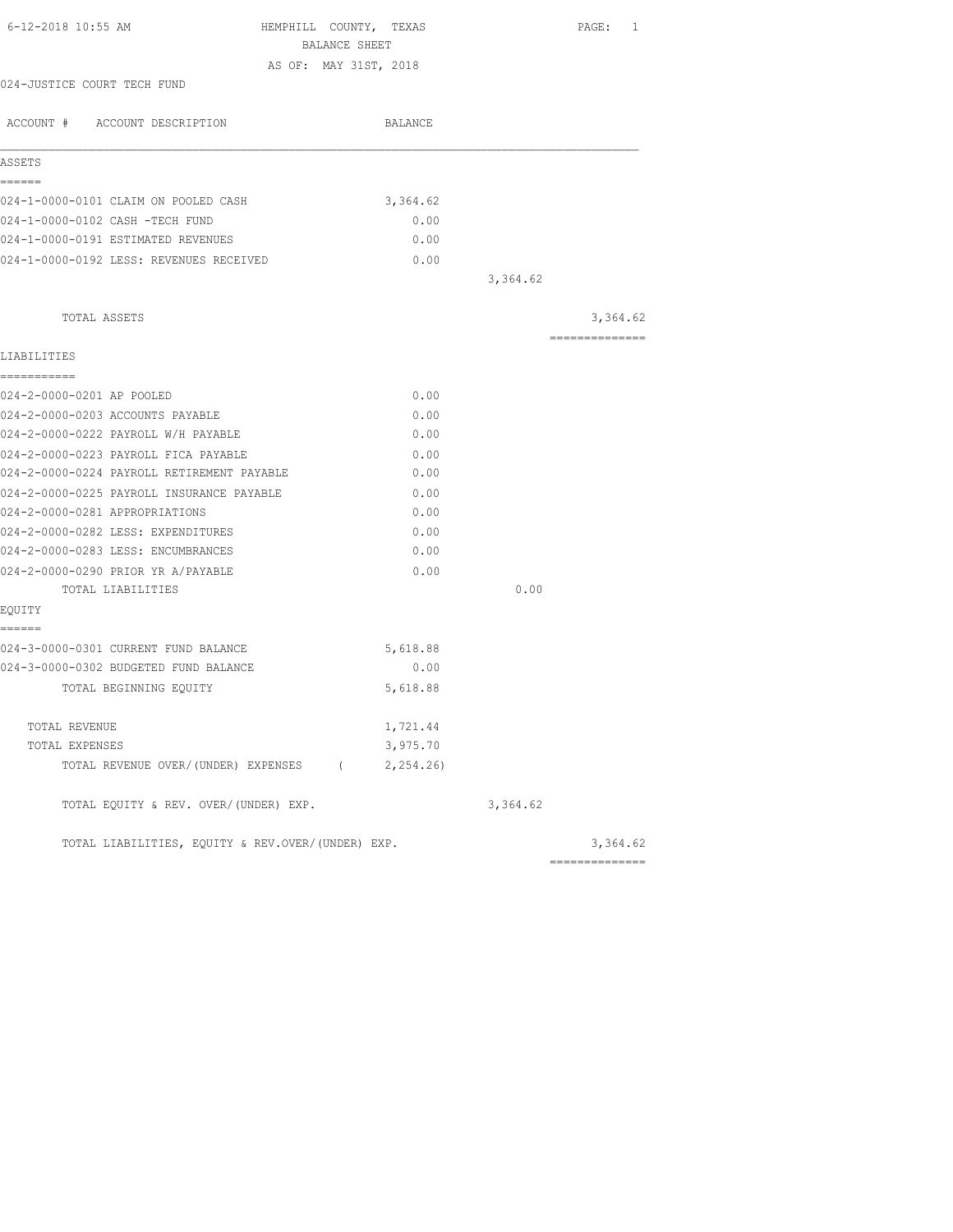| 6-12-2018 10:55 AM                                | HEMPHILL COUNTY, TEXAS                 |        | PAGE: 1        |
|---------------------------------------------------|----------------------------------------|--------|----------------|
|                                                   | BALANCE SHEET<br>AS OF: MAY 31ST, 2018 |        |                |
| 026-CLERK'S TECH FUND                             |                                        |        |                |
| ACCOUNT # ACCOUNT DESCRIPTION                     | BALANCE                                |        |                |
| ASSETS                                            |                                        |        |                |
| ======<br>026-1-0000-0101 CLAIM ON POOLED CASH    | 940.41                                 |        |                |
| 026-1-0000-0102 CASH-CLERK'S TECH FUND            | 0.00                                   |        |                |
|                                                   |                                        | 940.41 |                |
| TOTAL ASSETS                                      |                                        |        | 940.41         |
| LIABILITIES                                       |                                        |        | -------------- |
| ===========<br>026-2-0000-0201 AP POOLED          | 0.00                                   |        |                |
| 026-2-0000-0203 ACCOUNTS PAYABLE                  | 0.00                                   |        |                |
| TOTAL LIABILITIES                                 |                                        | 0.00   |                |
| EQUITY                                            |                                        |        |                |
| ======                                            |                                        |        |                |
| 026-3-0000-0301 CURRENT FUND BALANCE              | 0.00                                   |        |                |
| TOTAL BEGINNING EQUITY                            | 0.00                                   |        |                |
| TOTAL REVENUE                                     | 940.41                                 |        |                |
| TOTAL EXPENSES                                    | 0.00                                   |        |                |
| TOTAL REVENUE OVER/(UNDER) EXPENSES               | 940.41                                 |        |                |
| TOTAL EQUITY & REV. OVER/(UNDER) EXP.             |                                        | 940.41 |                |
| TOTAL LIABILITIES, EQUITY & REV.OVER/(UNDER) EXP. |                                        |        | 940.41         |
|                                                   |                                        |        | -------------- |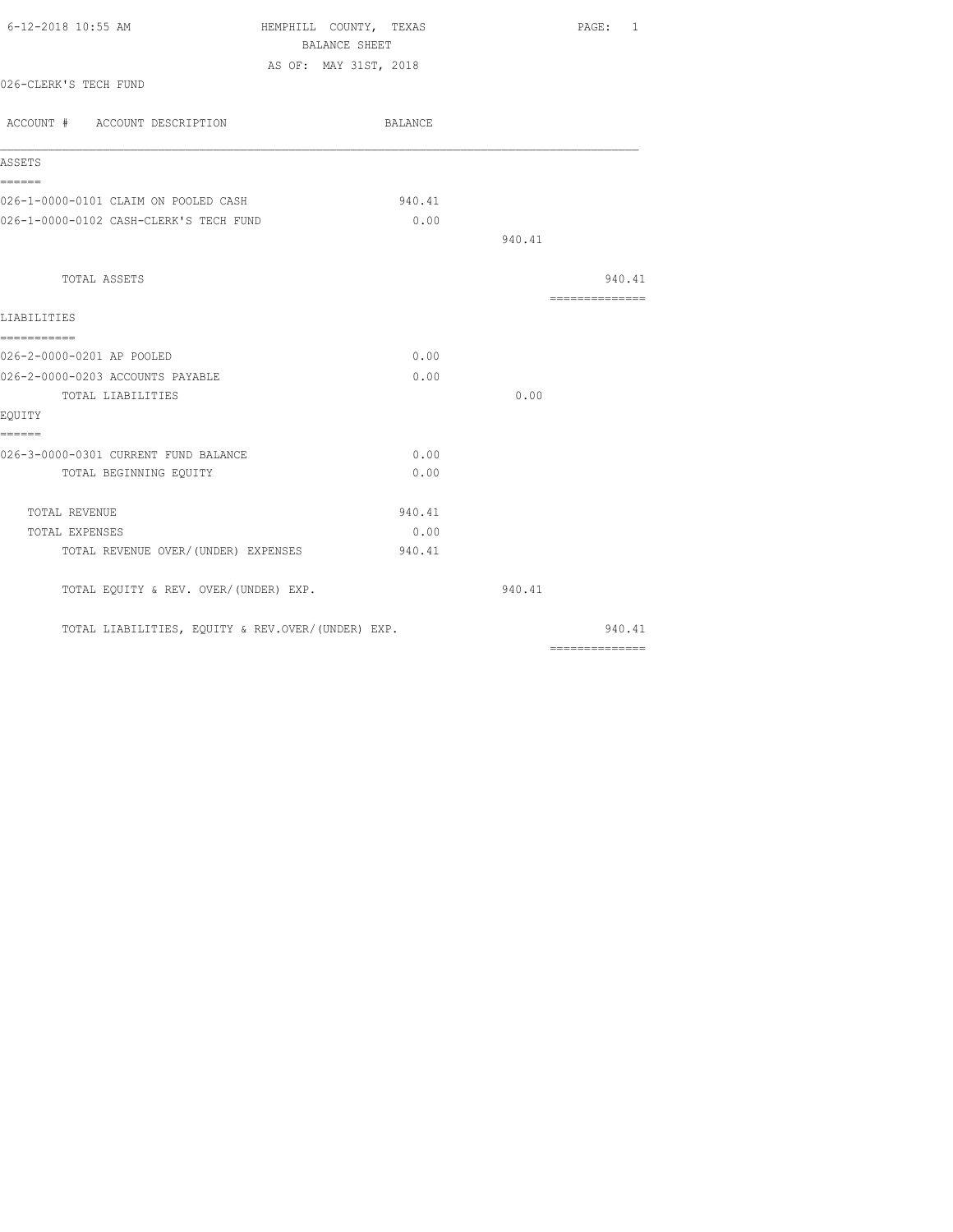| BALANCE SHEET |                                                                                              |                |
|---------------|----------------------------------------------------------------------------------------------|----------------|
|               |                                                                                              |                |
|               |                                                                                              |                |
| BALANCE       |                                                                                              |                |
|               |                                                                                              |                |
|               |                                                                                              |                |
| 1,500.00      |                                                                                              |                |
| 0.00          |                                                                                              |                |
| 0.00          |                                                                                              |                |
| 0.00          |                                                                                              |                |
|               | 1,500.00                                                                                     |                |
|               |                                                                                              | 1,500.00       |
|               |                                                                                              | ============== |
|               |                                                                                              |                |
| 0.00          |                                                                                              |                |
| 0.00          |                                                                                              |                |
| 0.00          |                                                                                              |                |
| 0.00          |                                                                                              |                |
| 0.00          |                                                                                              |                |
| 0.00          |                                                                                              |                |
|               | 0.00                                                                                         |                |
|               |                                                                                              |                |
|               |                                                                                              |                |
|               |                                                                                              |                |
| 500.00        |                                                                                              |                |
| 1,000.00      |                                                                                              |                |
| 0.00          |                                                                                              |                |
| 1,000.00      |                                                                                              |                |
|               | 1,500.00                                                                                     |                |
|               |                                                                                              | 1,500.00       |
|               | AS OF: MAY 31ST, 2018<br>500.00<br>0.00<br>TOTAL LIABILITIES, EQUITY & REV.OVER/(UNDER) EXP. | ============== |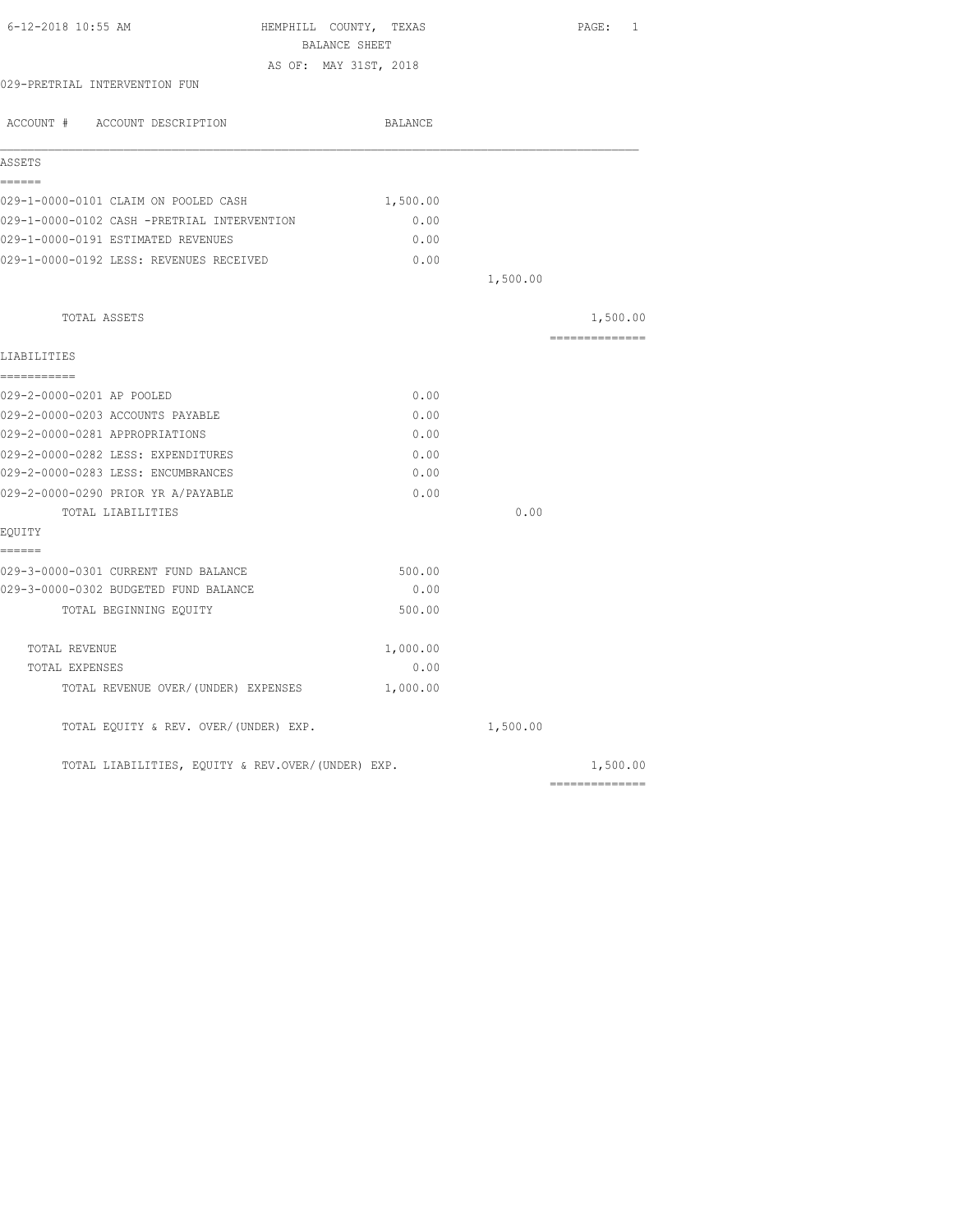| 6-12-2018 10:55 AM                                | HEMPHILL COUNTY, TEXAS<br>BALANCE SHEET |           | PAGE: 1        |
|---------------------------------------------------|-----------------------------------------|-----------|----------------|
|                                                   | AS OF: MAY 31ST, 2018                   |           |                |
| 032-CHK COLLECTION/CO ATTY                        |                                         |           |                |
| ACCOUNT # ACCOUNT DESCRIPTION                     | BALANCE                                 |           |                |
| ASSETS                                            |                                         |           |                |
| ======                                            |                                         |           |                |
| 032-1-0000-0101 CLAIM ON POOLED CASH              | 16,892.50                               |           |                |
| 032-1-0000-0102 CASH - CHECK COLLECTION/CO ATT    | 0.00                                    |           |                |
| 032-1-0000-0103 PETTY CASH                        | 0.00                                    |           |                |
| 032-1-0000-0105 PETTY CASH-CO ATTY                | 100.00                                  |           |                |
| 032-1-0000-0191 ESTIMATED REVENUES                | 0.00                                    |           |                |
| 032-1-0000-0192 LESS: REVENUES RECEIVED           | 0.00                                    |           |                |
|                                                   |                                         | 16,992.50 |                |
| TOTAL ASSETS                                      |                                         |           | 16,992.50      |
| LIABILITIES                                       |                                         |           | -------------- |
| ===========                                       | 0.00                                    |           |                |
| 032-2-0000-0201 AP POOLED                         |                                         |           |                |
| 032-2-0000-0203 ACCOUNTS PAYABLE                  | 0.00                                    |           |                |
| 032-2-0000-0281 APPROPRIATIONS                    | 0.00                                    |           |                |
| 032-2-0000-0282 LESS: EXPENDITURES                | 0.00                                    |           |                |
| 032-2-0000-0283 LESS: ENCUMBRANCES                | 0.00                                    |           |                |
| 032-2-0000-0290 PRIOR YR A/PAYABLE                | 0.00                                    |           |                |
| TOTAL LIABILITIES<br>EQUITY                       |                                         | 0.00      |                |
| ======                                            |                                         |           |                |
| 032-3-0000-0301 CURRENT FUND BALANCE              | 17,805.88                               |           |                |
| 032-3-0000-0302 BUDGETED FUND BALANCE             | 0.00                                    |           |                |
| TOTAL BEGINNING EQUITY                            | 17,805.88                               |           |                |
| TOTAL REVENUE                                     | 225.00                                  |           |                |
| TOTAL EXPENSES                                    | 1,038.38                                |           |                |
| TOTAL REVENUE OVER/(UNDER) EXPENSES (             | 813.38)                                 |           |                |
| TOTAL EQUITY & REV. OVER/(UNDER) EXP.             |                                         | 16,992.50 |                |
| TOTAL LIABILITIES, EQUITY & REV.OVER/(UNDER) EXP. |                                         |           | 16,992.50      |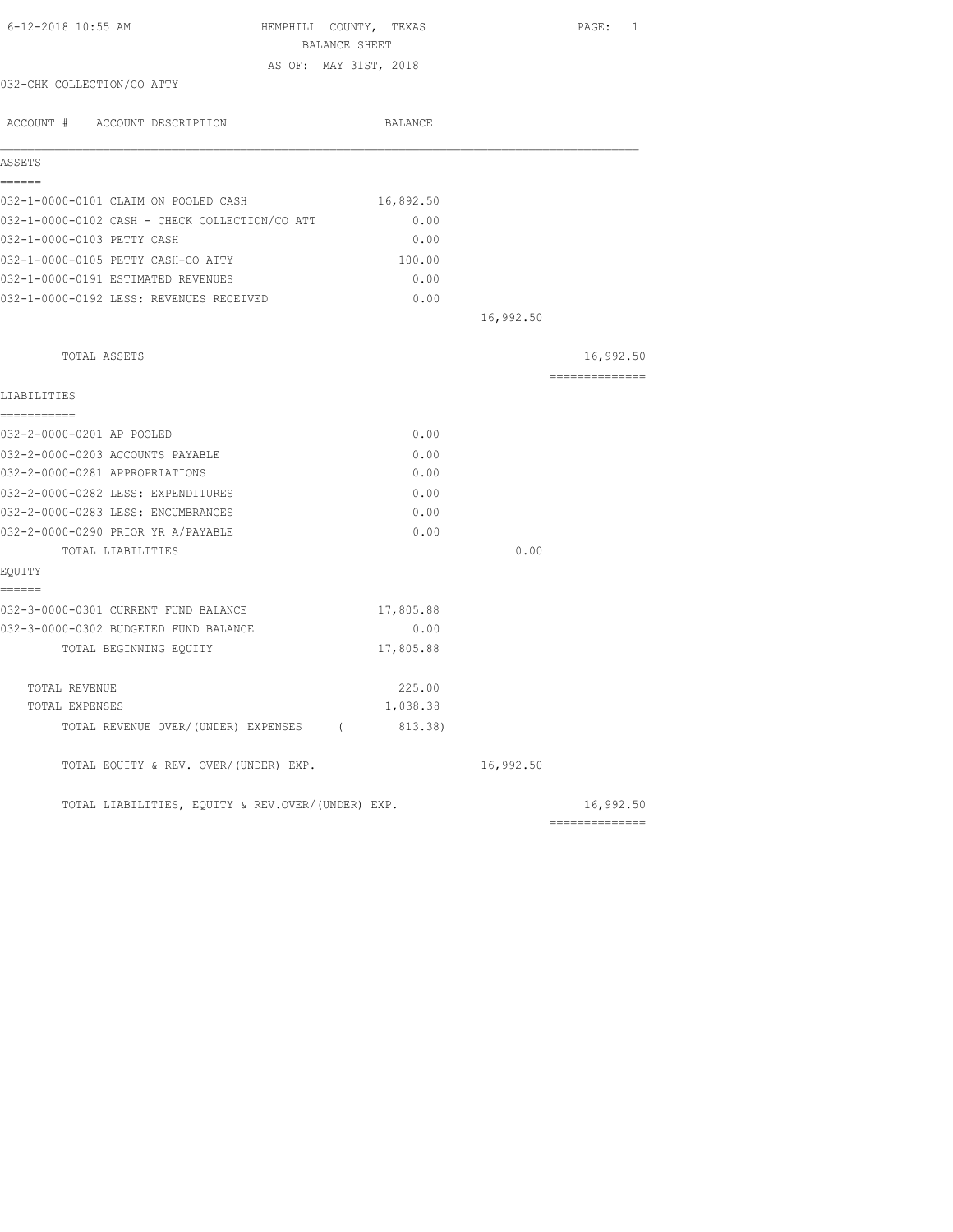| 6-12-2018 10:55 AM                                | HEMPHILL COUNTY, TEXAS<br>BALANCE SHEET |                 | PAGE: 1        |
|---------------------------------------------------|-----------------------------------------|-----------------|----------------|
|                                                   | AS OF: MAY 31ST, 2018                   |                 |                |
| 036-ANNUAL LEOSE/LAW                              |                                         |                 |                |
| ACCOUNT # ACCOUNT DESCRIPTION                     | BALANCE                                 |                 |                |
| ASSETS                                            |                                         |                 |                |
| ======<br>036-1-0000-0101 CLAIM ON POOLED CASH    | 10,573.92                               |                 |                |
| 036-1-0000-0102 CASH - ANNUAL LEOSE/LAW           | 0.00                                    |                 |                |
| 036-1-0000-0191 ESTIMATED REVENUES                | 0.00                                    |                 |                |
| 036-1-0000-0192 LESS: REVENUES RECEIVED           | 0.00                                    |                 |                |
|                                                   |                                         | 10,573.92       |                |
| TOTAL ASSETS                                      |                                         |                 | 10,573.92      |
| LIABILITIES                                       |                                         |                 | ============== |
| -----------                                       |                                         |                 |                |
| 036-2-0000-0201 AP POOLED                         | 0.00                                    |                 |                |
| 036-2-0000-0203 ACOUNTS PAYABLE                   | 0.00                                    |                 |                |
| 036-2-0000-0222 PAYROLL W/H PAYABLE               | 0.00                                    |                 |                |
| 036-2-0000-0223 PAYROLL FICA PAYABLE              | 0.00                                    |                 |                |
| 036-2-0000-0224 PAYROLL RETIREMENT PAYABLE        | 0.00                                    |                 |                |
| 036-2-0000-0225 PAYROLL INSURANCE PAYABLE         | 0.00                                    |                 |                |
| 036-2-0000-0281 APPROPRIATIONS                    | 0.00                                    |                 |                |
| 036-2-0000-0282 LESS: EXPENDITURES                | 0.00                                    |                 |                |
| 036-2-0000-0283 LESS: ENCUMBRANCES                | 0.00                                    |                 |                |
| 036-2-0000-0290 PRIOR YR A/PAYABLE                | 0.00                                    |                 |                |
| TOTAL LIABILITIES                                 |                                         | 0.00            |                |
| EQUITY<br>======                                  |                                         |                 |                |
| 036-3-0000-0301 CURRENT FUND BALANCE              | 9,080.70                                |                 |                |
| 036-3-0000-0302 BUDGETED FUND BALANCE             | 0.00                                    |                 |                |
| TOTAL BEGINNING EOUITY                            | 9,080.70                                |                 |                |
| TOTAL REVENUE                                     | 1,493.22                                |                 |                |
| TOTAL EXPENSES                                    | 0.00                                    |                 |                |
| TOTAL REVENUE OVER/(UNDER) EXPENSES               | 1,493.22                                |                 |                |
| TOTAL EQUITY & REV. OVER/(UNDER) EXP.             |                                         | 10,573.92       |                |
| TOTAL LIABILITIES, EQUITY & REV.OVER/(UNDER) EXP. |                                         | --------------- | 10,573.92      |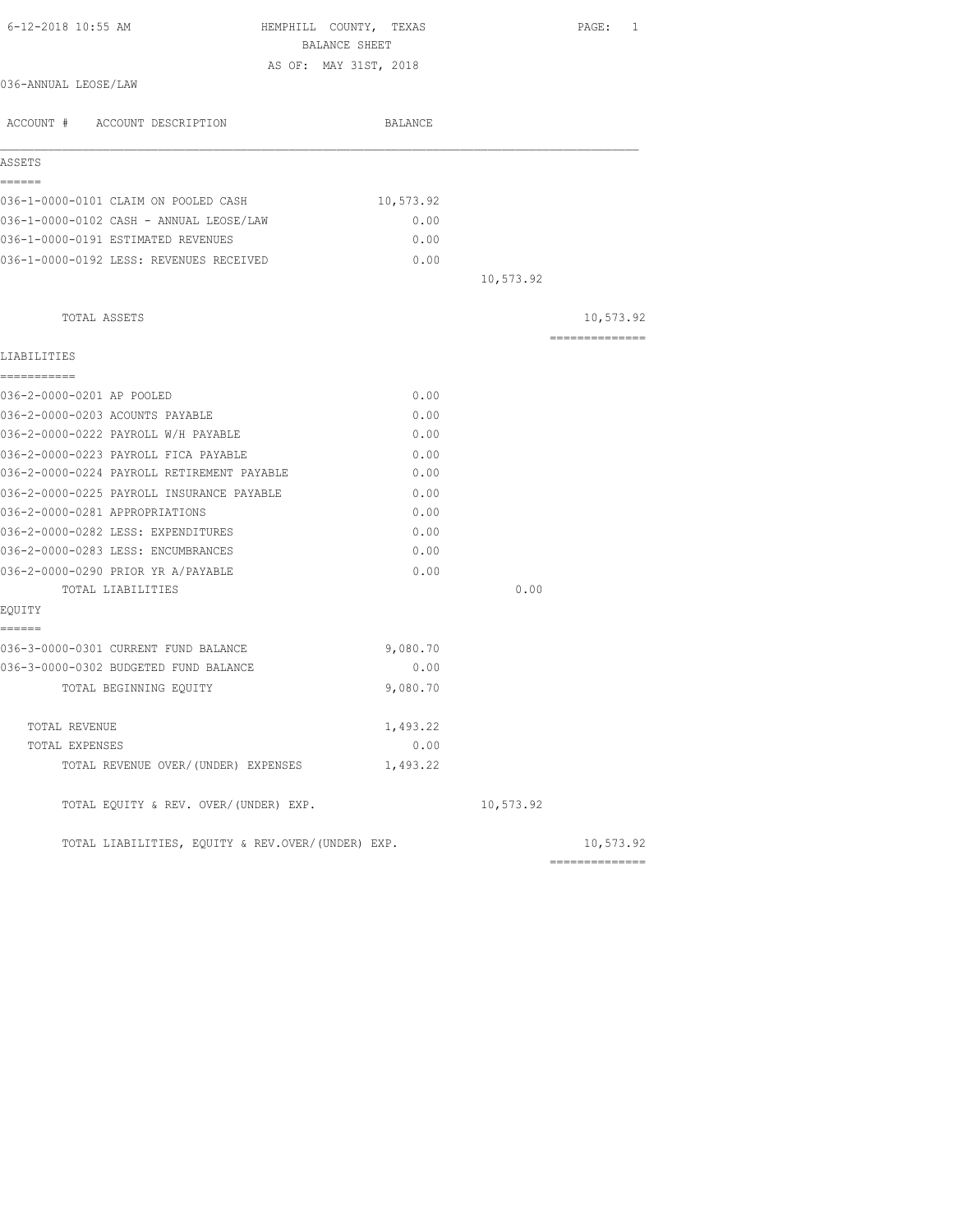| 6-12-2018 10:55 AM                                | HEMPHILL COUNTY, TEXAS<br>BALANCE SHEET |           | PAGE: 1         |
|---------------------------------------------------|-----------------------------------------|-----------|-----------------|
|                                                   | AS OF: MAY 31ST, 2018                   |           |                 |
| 046-SCAAP                                         |                                         |           |                 |
| ACCOUNT # ACCOUNT DESCRIPTION                     | BALANCE                                 |           |                 |
| ASSETS                                            |                                         |           |                 |
| ======<br>046-1-0000-0101 CLAIM ON POOLED CASH    | 65,265.58                               |           |                 |
|                                                   |                                         |           |                 |
| 046-1-0000-0102 CASH - SCAAP                      | 0.00                                    |           |                 |
| 046-1-0000-0191 ESTIMATED REVENUES                | 0.00                                    |           |                 |
| 046-1-0000-0192 LESS: REVENUES RECEIVED           | 0.00                                    |           |                 |
|                                                   |                                         | 65,265.58 |                 |
| TOTAL ASSETS                                      |                                         |           | 65,265.58       |
| LIABILITIES                                       |                                         |           | --------------- |
| ===========                                       |                                         |           |                 |
| 046-2-0000-0201 AP POOLED                         | 0.00                                    |           |                 |
| 046-2-0000-0203 ACOUNTS PAYABLE                   | 0.00                                    |           |                 |
| 046-2-0000-0222 PAYROLL W/H PAYABLE               | 0.00                                    |           |                 |
| 046-2-0000-0223 PAYROLL FICA PAYABLE              | 0.00                                    |           |                 |
| 046-2-0000-0224 PAYROLL RETIREMENT PAYABLE        | 0.00                                    |           |                 |
| 046-2-0000-0225 PAYROLL INSURANCE PAYABLE         | 0.00                                    |           |                 |
| 046-2-0000-0281 APPROPRIATIONS                    | 0.00                                    |           |                 |
| 046-2-0000-0282 LESS: EXPENDITURES                | 0.00                                    |           |                 |
| 046-2-0000-0283 LESS: ENCUMBRANCES                | 0.00                                    |           |                 |
| TOTAL LIABILITIES                                 |                                         | 0.00      |                 |
| EQUITY                                            |                                         |           |                 |
| ======                                            |                                         |           |                 |
| 046-3-0000-0301 CURRENT FUND BALANCE              | 65,265.58                               |           |                 |
| 046-3-0000-0302 BUDGETED FUND BALANCE             | 0.00                                    |           |                 |
| TOTAL BEGINNING EQUITY                            | 65,265.58                               |           |                 |
| TOTAL REVENUE                                     | 0.00                                    |           |                 |
| TOTAL EXPENSES                                    | 0.00                                    |           |                 |
| TOTAL REVENUE OVER/(UNDER) EXPENSES               | 0.00                                    |           |                 |
| TOTAL EQUITY & REV. OVER/(UNDER) EXP.             |                                         | 65,265.58 |                 |
| TOTAL LIABILITIES, EQUITY & REV.OVER/(UNDER) EXP. |                                         |           | 65,265.58       |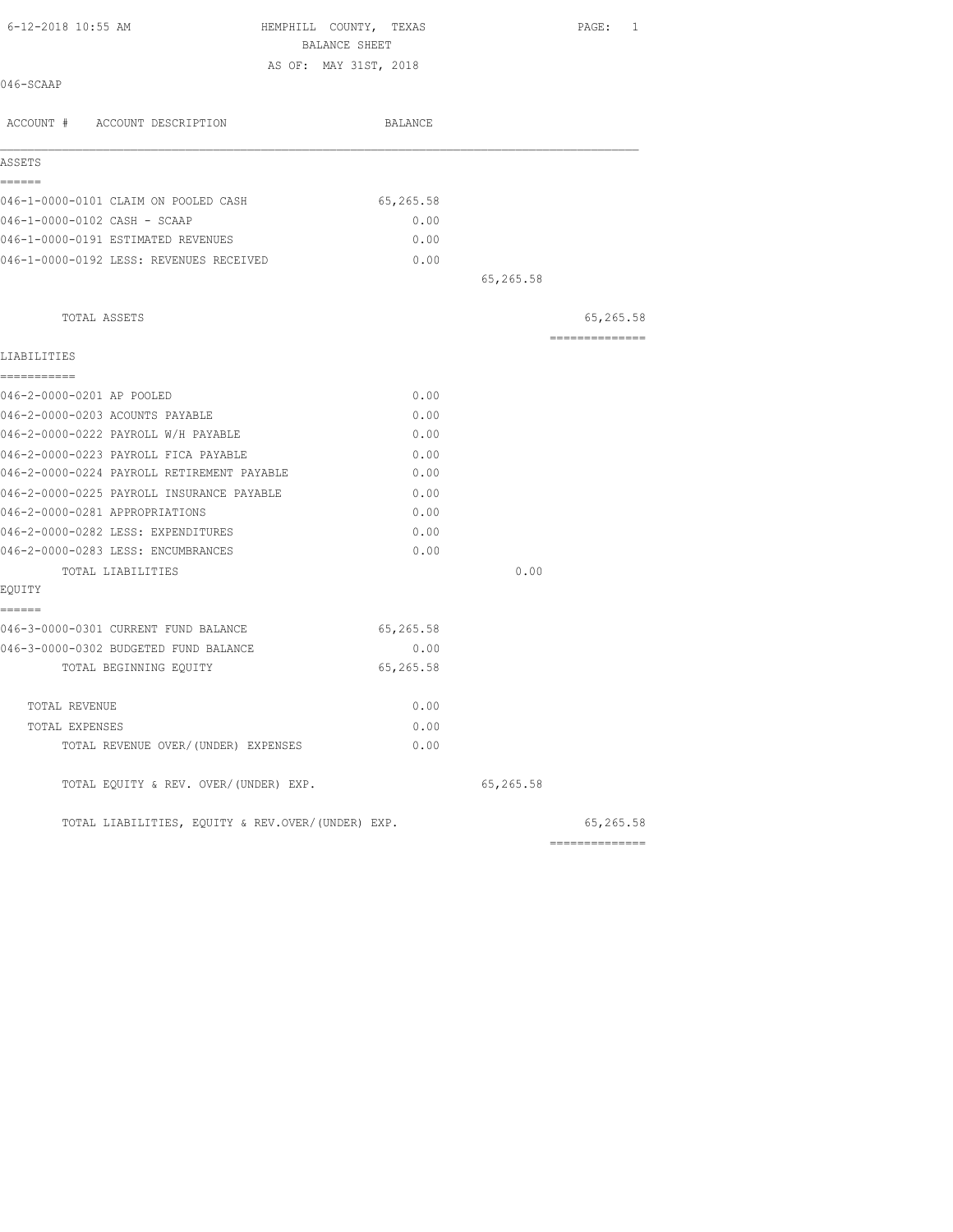| 6-12-2018 10:55 AM                           | HEMPHILL COUNTY, TEXAS<br><b>BALANCE SHEET</b>    |           |           | PAGE: 1                                                                                                                                                                                                                                                                                                                                                                                                                                                                                |  |
|----------------------------------------------|---------------------------------------------------|-----------|-----------|----------------------------------------------------------------------------------------------------------------------------------------------------------------------------------------------------------------------------------------------------------------------------------------------------------------------------------------------------------------------------------------------------------------------------------------------------------------------------------------|--|
|                                              | AS OF: MAY 31ST, 2018                             |           |           |                                                                                                                                                                                                                                                                                                                                                                                                                                                                                        |  |
| 047-SHERIFF COMMISSARY                       |                                                   |           |           |                                                                                                                                                                                                                                                                                                                                                                                                                                                                                        |  |
| ACCOUNT # ACCOUNT DESCRIPTION                | BALANCE                                           |           |           |                                                                                                                                                                                                                                                                                                                                                                                                                                                                                        |  |
| ASSETS                                       |                                                   |           |           |                                                                                                                                                                                                                                                                                                                                                                                                                                                                                        |  |
| ======<br>047-1-0000-0101 SHERIFF COMMISSARY |                                                   | 12,971.52 |           |                                                                                                                                                                                                                                                                                                                                                                                                                                                                                        |  |
| 047-1-0000-0102 CASH-SHERIFF COMMISSARY      |                                                   | 0.00      |           |                                                                                                                                                                                                                                                                                                                                                                                                                                                                                        |  |
|                                              |                                                   |           | 12,971.52 |                                                                                                                                                                                                                                                                                                                                                                                                                                                                                        |  |
| TOTAL ASSETS                                 |                                                   |           |           | 12,971.52                                                                                                                                                                                                                                                                                                                                                                                                                                                                              |  |
|                                              |                                                   |           |           | $\begin{array}{cccccccccccccc} \multicolumn{2}{c}{} & \multicolumn{2}{c}{} & \multicolumn{2}{c}{} & \multicolumn{2}{c}{} & \multicolumn{2}{c}{} & \multicolumn{2}{c}{} & \multicolumn{2}{c}{} & \multicolumn{2}{c}{} & \multicolumn{2}{c}{} & \multicolumn{2}{c}{} & \multicolumn{2}{c}{} & \multicolumn{2}{c}{} & \multicolumn{2}{c}{} & \multicolumn{2}{c}{} & \multicolumn{2}{c}{} & \multicolumn{2}{c}{} & \multicolumn{2}{c}{} & \multicolumn{2}{c}{} & \multicolumn{2}{c}{} & \$ |  |
| EOUITY<br>======                             |                                                   |           |           |                                                                                                                                                                                                                                                                                                                                                                                                                                                                                        |  |
| 047-3-0000-0301 SHERIFF COMMISSARY           |                                                   | 12,971.52 |           |                                                                                                                                                                                                                                                                                                                                                                                                                                                                                        |  |
| TOTAL BEGINNING EQUITY                       |                                                   | 12,971.52 |           |                                                                                                                                                                                                                                                                                                                                                                                                                                                                                        |  |
| TOTAL REVENUE                                |                                                   | 0.00      |           |                                                                                                                                                                                                                                                                                                                                                                                                                                                                                        |  |
| TOTAL EXPENSES                               |                                                   | 0.00      |           |                                                                                                                                                                                                                                                                                                                                                                                                                                                                                        |  |
| TOTAL REVENUE OVER/(UNDER) EXPENSES          |                                                   | 0.00      |           |                                                                                                                                                                                                                                                                                                                                                                                                                                                                                        |  |
| TOTAL EQUITY & REV. OVER/(UNDER) EXP.        |                                                   |           | 12,971.52 |                                                                                                                                                                                                                                                                                                                                                                                                                                                                                        |  |
|                                              | TOTAL LIABILITIES, EQUITY & REV.OVER/(UNDER) EXP. |           |           | 12,971.52                                                                                                                                                                                                                                                                                                                                                                                                                                                                              |  |
|                                              |                                                   |           |           | ==============                                                                                                                                                                                                                                                                                                                                                                                                                                                                         |  |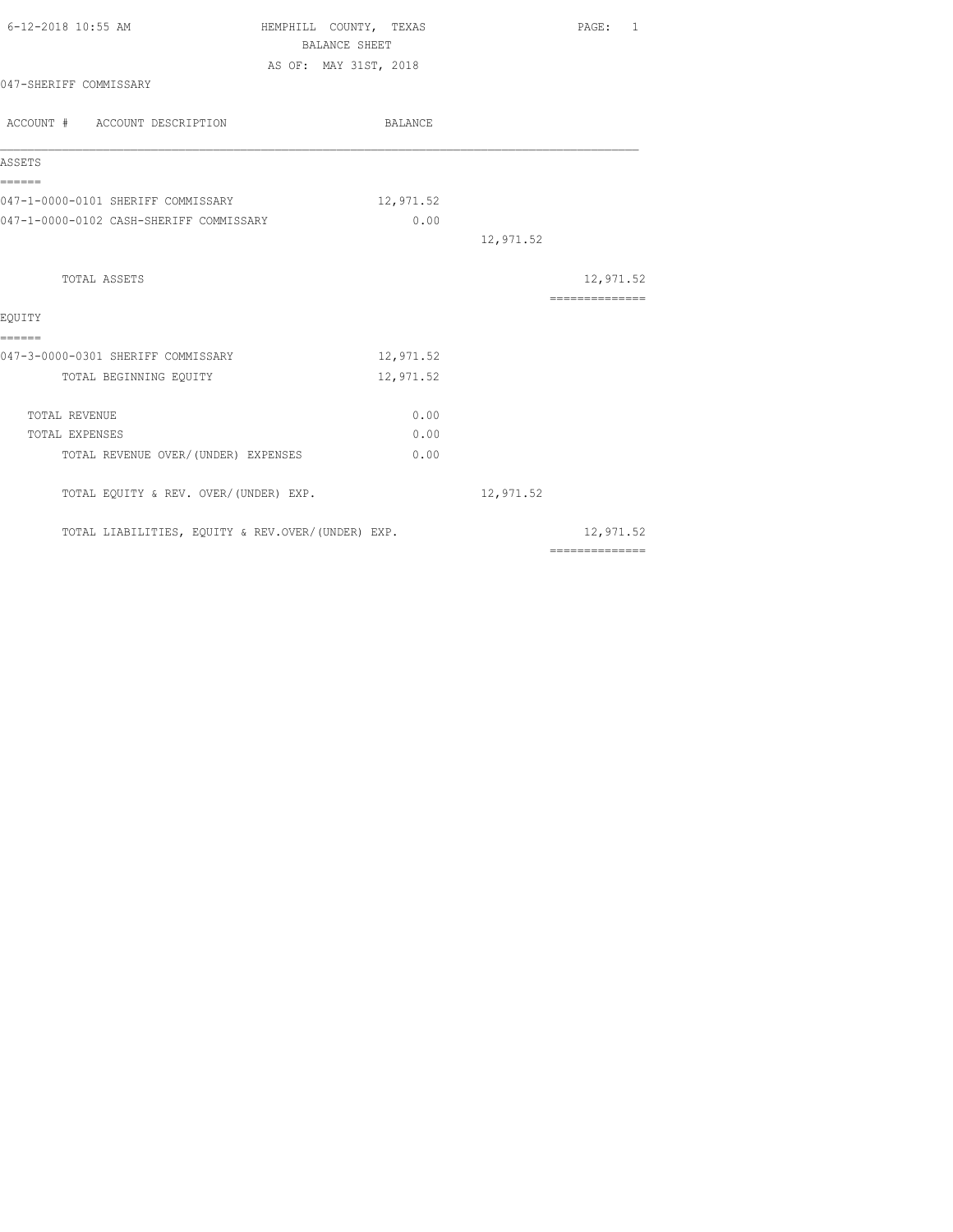| 6-12-2018 10:55 AM  | HEMPHILL COUNTY, TEXAS | PAGE: 1 |
|---------------------|------------------------|---------|
|                     | BALANCE SHEET          |         |
|                     | AS OF: MAY 31ST, 2018  |         |
| 048-SHERIFF SEIZURE |                        |         |
|                     |                        |         |

| ACCOUNT # ACCOUNT DESCRIPTION                     | BALANCE  |          |                            |
|---------------------------------------------------|----------|----------|----------------------------|
| ASSETS                                            |          |          |                            |
| ======<br>048-1-0000-0102 CASH                    | 3,810.33 |          |                            |
|                                                   |          | 3,810.33 |                            |
| TOTAL ASSETS                                      |          |          | 3,810.33<br>============== |
| EOUITY                                            |          |          |                            |
| ======<br>048-3-0000-0301 FUND BALANCE            | 3,810.33 |          |                            |
| TOTAL BEGINNING EQUITY                            | 3,810.33 |          |                            |
| <b>TOTAL REVENUE</b>                              | 0.00     |          |                            |
| <b>TOTAL EXPENSES</b>                             | 0.00     |          |                            |
| TOTAL REVENUE OVER/(UNDER) EXPENSES               | 0.00     |          |                            |
| TOTAL EQUITY & REV. OVER/(UNDER) EXP.             |          | 3,810.33 |                            |
| TOTAL LIABILITIES, EQUITY & REV.OVER/(UNDER) EXP. |          |          | 3,810.33                   |
|                                                   |          |          | ==============             |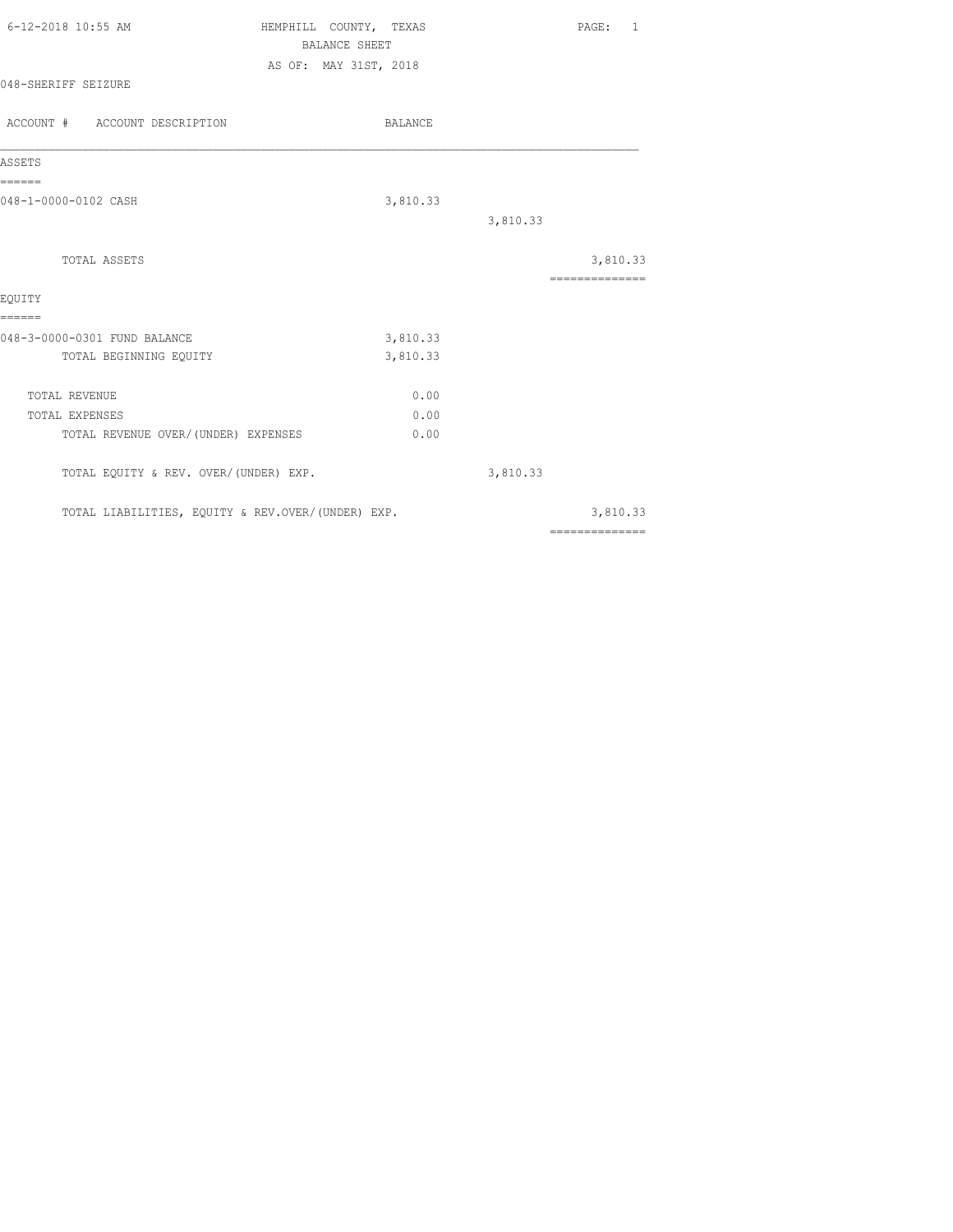| 6-12-2018 10:55 AM | HEMPHILL COUNTY, TEXAS | PAGE: 1 |  |
|--------------------|------------------------|---------|--|
|                    | BALANCE SHEET          |         |  |
|                    | AS OF: MAY 31ST, 2018  |         |  |
| 055-BROWN REWARD   |                        |         |  |

| ACCOUNT # ACCOUNT DESCRIPTION                     | BALANCE    |            |                              |
|---------------------------------------------------|------------|------------|------------------------------|
| ASSETS                                            |            |            |                              |
| ======<br>055-1-0000-0102 CASH-BROWN REWARD       | 12, 152.74 |            |                              |
|                                                   |            | 12, 152.74 |                              |
| TOTAL ASSETS                                      |            |            | 12, 152.74<br>============== |
| LIABILITIES<br>-----------                        |            |            |                              |
| 055-2-0000-0203 ACCOUNTS PAYABLE                  | 0.00       |            |                              |
| TOTAL LIABILITIES                                 |            | 0.00       |                              |
| EQUITY<br>======                                  |            |            |                              |
| 055-3-0000-0301 CURRENT FUND BALANCE              | 0.00       |            |                              |
| TOTAL BEGINNING EQUITY                            | 0.00       |            |                              |
| TOTAL REVENUE                                     | 12, 152.74 |            |                              |
| TOTAL EXPENSES                                    | 0.00       |            |                              |
| TOTAL REVENUE OVER/(UNDER) EXPENSES               | 12, 152.74 |            |                              |
| TOTAL EQUITY & REV. OVER/(UNDER) EXP.             |            | 12, 152.74 |                              |
| TOTAL LIABILITIES, EQUITY & REV.OVER/(UNDER) EXP. |            |            | 12, 152.74                   |
|                                                   |            |            | $2222222222222222$           |